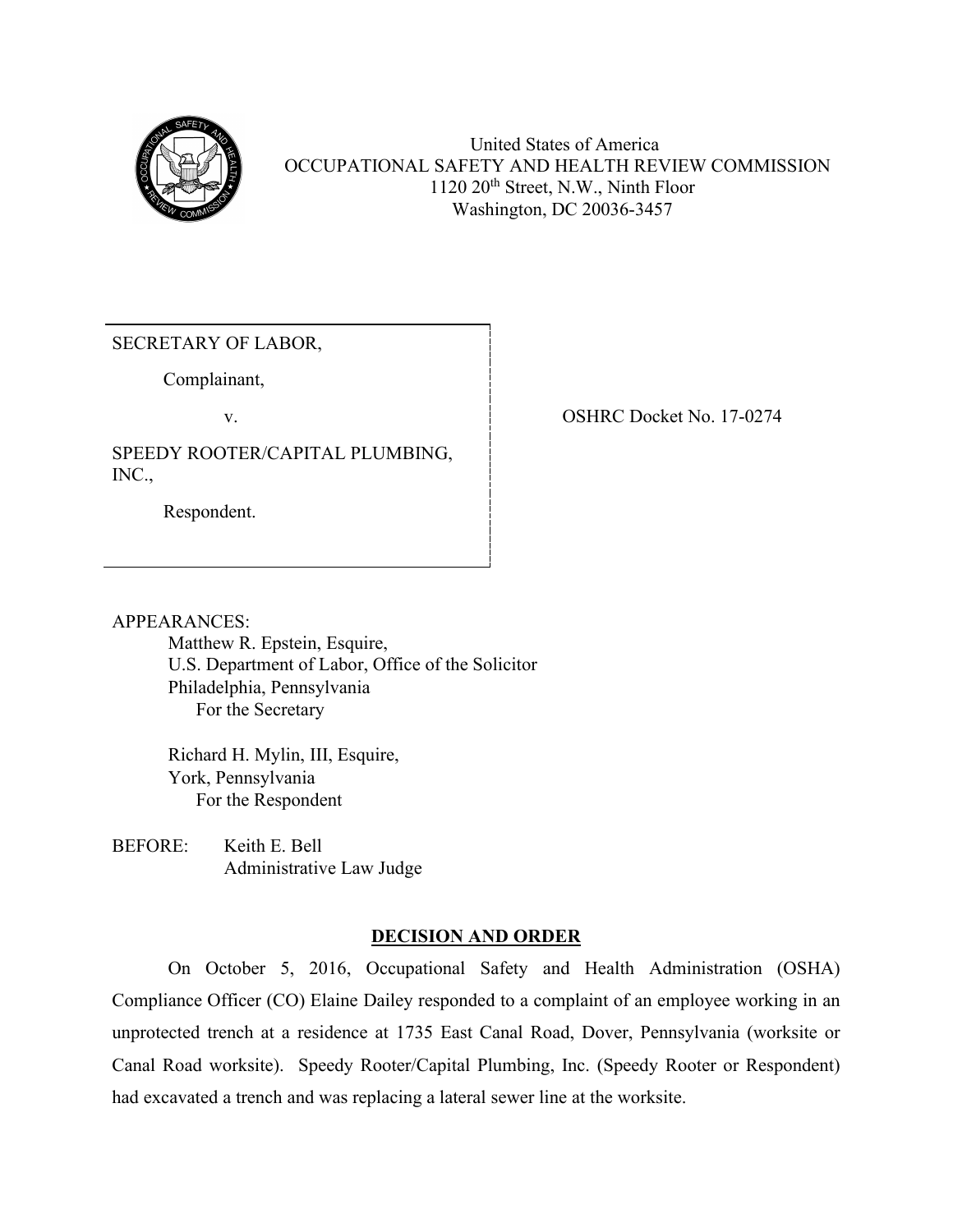On January 13, 2017, OSHA issued a Citation and Notification of Penalty (citation) to Speedy Rooter with one willful and three serious violations of OSHA's construction standard for a total proposed penalty of \$29,394. The citation alleged Respondent had not trained its employees on cave-in hazards, had not kept materials at least two feet from the edge of the trench, had not inspected the trench, and had not provided an adequate cave-in protection system in the trench.

Respondent filed a timely notice of contest, bringing this matter before the Occupational Safety and Health Review Commission (Commission) pursuant to section  $10(c)$  of the Occupational Safety and Health Act of 1970, 29 U.S.C. § 659(c) (Act).

A one-day hearing was held in Philadelphia, Pennsylvania on June 13, 2018. Four witnesses provided testimony: OSHA Compliance Officer, Elaine Daily; William Fishel (owner of the residence at the worksite); Austin Bryant (worker at the Canal Road worksite); and Andrea Crone (owner and manager of Speedy Rooter). Both parties submitted post-hearing briefs.

## **STIPULATIONS**

The parties agreed to and stipulated the following facts.

- 1. Respondent was hired to repair a sewer line at 1735 E. Canal Road, Dover, Pennsylvania (the "worksite"), in September 2016. Successive service calls resulted in Respondent who hired Jerry Ricketts and Austin Bryant to replace the entire sewer line from the home at that property to the sewer main on Canal Road. (Tr. 261).
- 2. Andrea Crone is the sole owner of Respondent and is a licensed plumber. She hired Jerry Ricketts and Austin Bryant to perform work at the worksite. Ms. Crone obtained permits and One-Call documentation for the worksite. (Tr. 261).
- 3. Andrea Crone or Respondent owned the excavator used at the worksite which was used by Jerry Ricketts who had signed an equipment use agreement. (Tr. 261).
- 4. The plywood and 2x4s installed in a trench and photographed by CSHO Dailey were not an OSHA approved shoring system and not intended as such. (Tr. 261-62).

 The primary dispute is whether the individuals working at the Canal Road worksite, Mr. Ricketts and Mr. Bryant, were employees of Speedy Rooter. Respondent asserts that because Mr. Ricketts and Mr. Bryant were independent subcontractors the citations against Speedy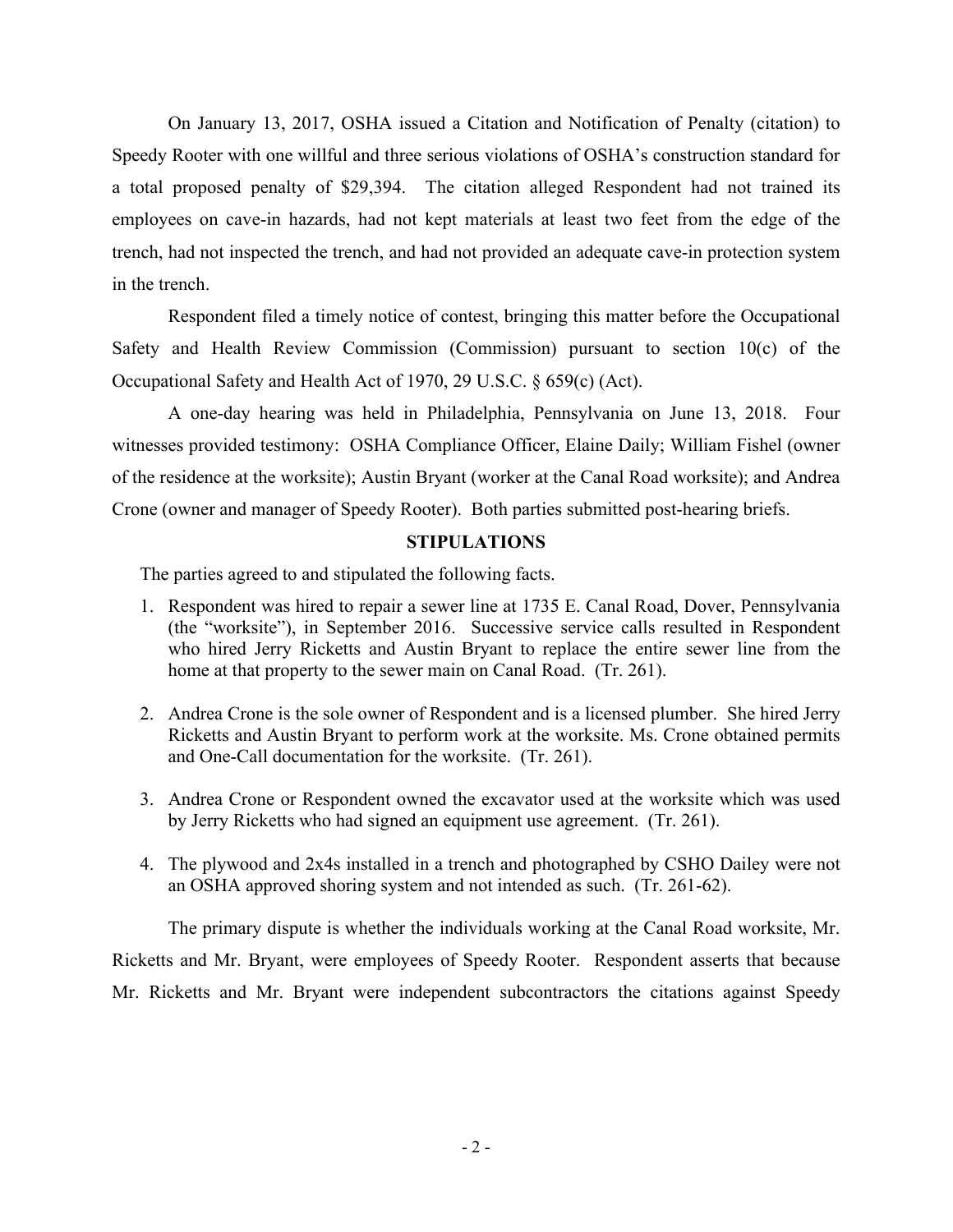Rooter must be vacated.<sup>[1](#page-2-0)</sup> Respondent presented minimal assertions to refute the Secretary's allegations that the four cited OSHA standards had been violated.

For the following reasons, I find Mr. Ricketts and Mr. Bryant were employees of Speedy Rooter, the citations are affirmed and a penalty of \$[2](#page-2-1)9,394 is assessed.<sup>2</sup>

## **JURISDICTION**

Based upon the record, I find that at all relevant times Speedy Rooter was engaged in a business affecting commerce and was an employer within the meaning of sections 3(3) and 3(5) of the Act*.* I find that the Commission has jurisdiction over the parties and subject matter in this case.[3](#page-2-2) (Tr. 259-60).

### **FACTS**

## *The Company and the project*

At the time of the hearing, Speedy Rooter had been in business for 14 years and performed interior and exterior plumbing work, including repair and replacement of sewer lines. (Tr. 24, 244). Speedy Rooter was solely owned and managed by Andrea Crone, a licensed plumber. (Tr. 242, 261).

The project at the Canal Road worksite started a few weeks before the OSHA inspection. The Fishels hired Speedy Rooter to repair a clogged sewer line. (Tr. 30, 59, 79). Mrs. Fishel called Speedy Rooter and spoke to Andrea Crone. (Tr. 78-79, 232). Ms. Crone sent Jerry Ricketts and Austin Bryant<sup>[4](#page-2-3)</sup> to the Fishel home on two consecutive days to clear the line. (Tr. 59-60, 261). When the clog reoccurred the third day, Mr. Ricketts told Mr. Fishel that the house

<span id="page-2-0"></span><sup>&</sup>lt;sup>1</sup> Respondent asserted the affirmative defense of employee misconduct. (Tr. 260). However, this defense was not pursued during the hearing or in the post-hearing brief. The defense is deemed abandoned. *See Georgia-Pacific Corp.*, 15 BNA OSHC 1127, 1130 (No. 89-2713, 1991).

<span id="page-2-1"></span><sup>&</sup>lt;sup>2</sup> The following facts and analysis are based upon facts found to be credible and supported by the totality of the evidence. As a general note, I find the majority of Ms. Crone's testimony and assertions to be self-serving in nature and unsupported.

<span id="page-2-2"></span><sup>&</sup>lt;sup>3</sup> The parties agreed and stipulated that Respondent was an employer engaged in business affecting commerce and that the Commission has jurisdiction over the matter. (Tr. 259-60).

<span id="page-2-3"></span><sup>&</sup>lt;sup>4</sup> Mr. Ricketts was interviewed by CO Dailey on October 13, 2016, eight days after the inspection was opened. (Ex. CX-14A). His statement in response to the CO's interview questions was documented and then read back to Mr. Ricketts. (Tr. 134-35). Mr. Ricketts signed the written statement in the presence of the CO. *Id.* Mr. Ricketts did not testify and could not be found for service of the subpoena to appear at the hearing. (Tr. 133-34).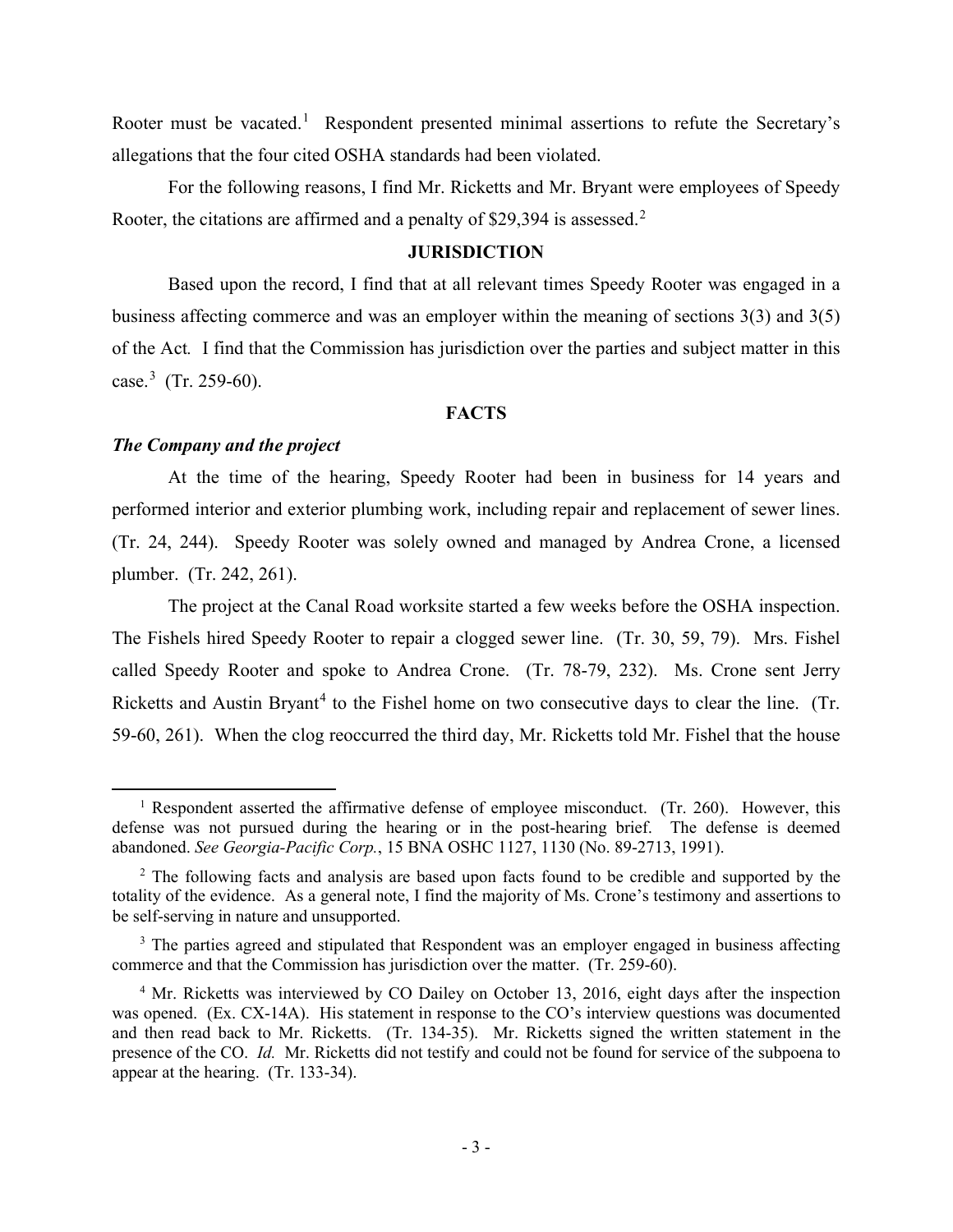sewer trap, which was underground and located seven to eight feet from the house, needed to be replaced. (Tr. 35, 60).

Ms. Crone contacted Pennsylvania's One-Call<sup>[5](#page-3-0)</sup> service with a request to have the underground utilities marked before digging out the sewer trap. (Tr. 174, 246, 261; CX-13). Ms. Crone informed One-Call that the excavation would be about 4x8 feet wide and 5 to 6 feet deep. (CX-13). Ms. Crone assigned Jerry Ricketts and Austin Bryant to replace the sewer trap and delivered the backhoe owned by Speedy Rooter to the Canal Road worksite. (Tr. 179-80, 261; CX-14C).

On September 18, 2016, Mr. Bryant and Mr. Ricketts used the excavator to dig a hole that was approximately six feet deep. (Tr. 35, 60-61, 63-64; CX-13). Mr. Ricketts was in the excavation about 10 minutes to replace the trap. (Tr. 247). Mr. Fishel saw that "mostly" Mr. Ricketts worked inside the excavation. (Tr. 64). No cave-in protection was used. (Tr. 38).

Replacing the sewer trap did not fix the problem. (Tr. 64-65). A week later, Ms. Crone sent Mr. Ricketts and Mr. Bryant back to the Canal Road worksite where they determined the cast iron sewer lateral from the house to the Dover Borough's main line needed to be replaced. (Tr. 65, 240-41, 247). Mr. Bryant was then assigned to a service call at another location, so Mr. Ricketts did most of the work for the sewer lateral excavation. (Tr. 39, 65). The trench was open for two days when work was interrupted by a four-day rainstorm. (Tr. 66, 248; CX-14A). Ms. Crone visited the worksite during the rainstorm to check on the trench. (Tr. 186, 235). Ms. Crone visited the Canal Road worksite three times during the project. (Tr. 186-87, 235).

Mr. Ricketts used the backhoe to dig the rest of the fifty-foot trench on October 3 and 4, 2016. (Tr. 65, 248-49; CX-9, CX-14A). Mr. Ricketts estimated the trench was about  $6\frac{1}{2}$  feet deep from the top of the sewer pipe. (Tr. 248; CX-14A). The excavated soil was piled along the edge of the trench. (Tr. 97; CX-9 p. 0048, CX-11A, CX-11B). Mr. Ricketts used a shovel to even out the trench floor so the pipe could be installed at the correct elevation. (Tr. 69). Gravel for the trench floor was delivered on October 4, 2016. (Tr. 166, 242).

Mr. Fishel observed Mr. Ricketts working in the trench below the spoil pile. (Tr. 81-82; CX-11A). Mr. Fishel saw that the trench was over six feet deep because it was over Mr. Ricketts' head.<sup>[6](#page-3-1)</sup> (Tr. 81-82). After the old pipe was removed, 10-foot sections of new pipe were

<span id="page-3-0"></span> $<sup>5</sup>$  One-Call is the Pennsylvania Underground Utility Line Protection Request service. (CX-13).</sup>

<span id="page-3-1"></span> $6$  Fishel was six feet tall and saw eye-to-eye with Mr. Ricketts. (Tr. 81-82).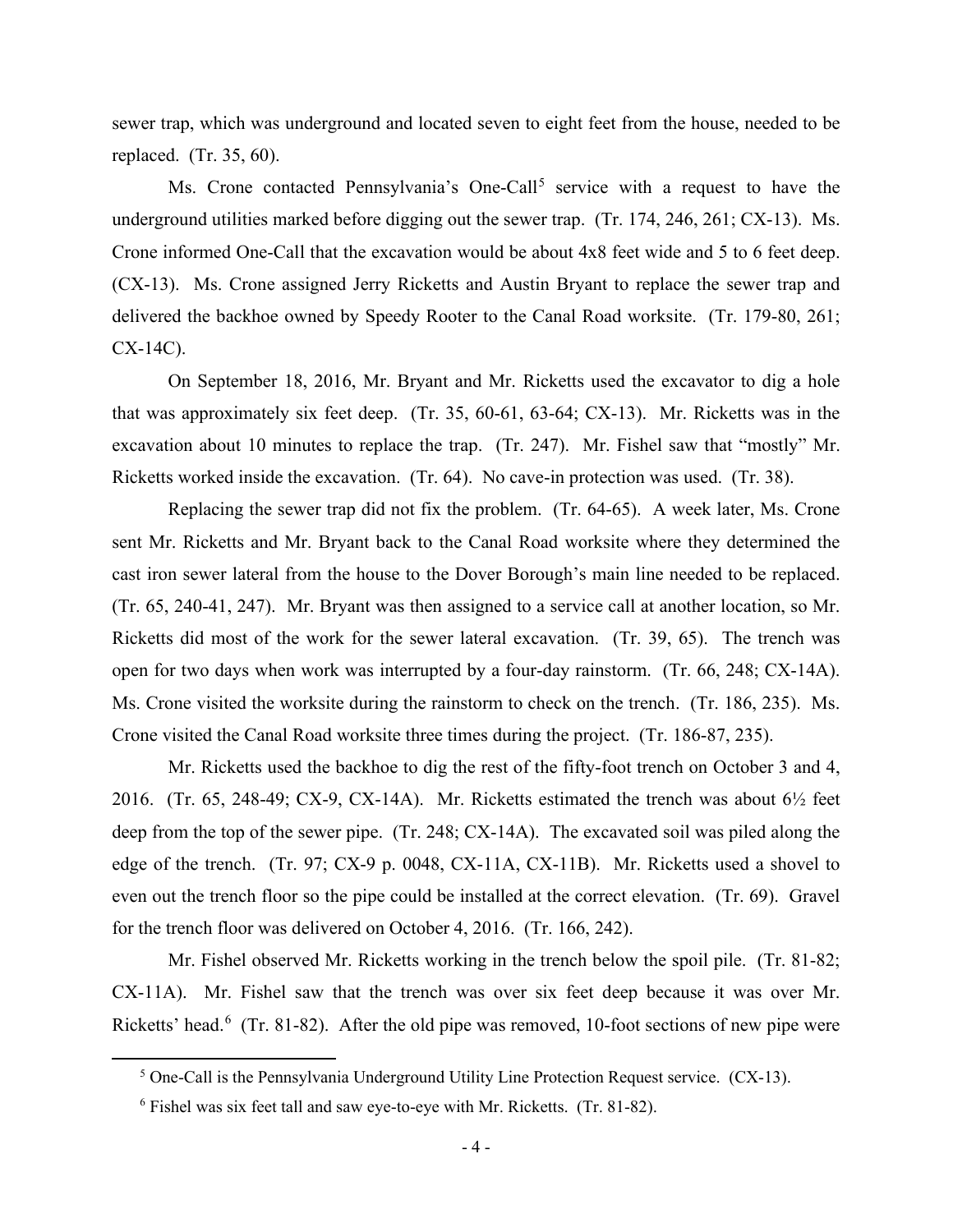connected and then lowered into the trench by Mr. Ricketts and Mr. Bryant. (Tr. 248-49; CX-14A).

On October 5, 2016, the main sewer line was damaged during Speedy Rooter's work. As a result, the Dover Borough issued an order for Speedy Rooter to cease work on the project. (Tr. 68, 252). When the cease work order was eventually lifted, Mr. Fishel did not allow Speedy Rooter to complete the project. (Tr. 209).

## *The Inspection*

On October 5, 2016, CO Dailey was assigned to investigate a complaint of an employee working in an unprotected trench at the Fishel residence (Canal Road worksite). (Tr. 96). CO Dailey arrived at the worksite that afternoon. (Tr. 96; CX-10, p. 2).<sup>[7](#page-4-0)</sup> The CO immediately saw, next to a long trench, a posted notice from the Dover Borough to "cease work until further notice" (cease work order). (Tr. 97; CX-11A). The Borough shut down the worksite that morning after the city's main line was damaged. (Tr. 84; CX-10, p. 2).

No one was working at Canal Road worksite when the CO arrived. After observing the open trench, CO Dailey identified herself to Mr. Fishel. They discussed the open trench and the work that occurred at the worksite. (Tr. 106). Mr. Fishel told her that he hired Speedy Rooter about three weeks earlier to fix a clogged sewer line. (Tr. 59, 249; CX-13). Mr. Fishel believed the project took so long because Mr. Ricketts and Mr. Bryant had been reassigned to other work sites during the project. (Tr. 65).

CO Dailey photographed the open trench and the pile of excavated soil alongside it. (Tr. 99-105). The trench was approximately 2 feet wide by 50 feet long. (Tr. 115-16, 143, 248; CX-9, pp. 0045-0047). The trench walls were vertical. (Tr. 108; CX-11A, CX-11B). The CO saw the new sewer pipe resting on fresh gravel at the bottom of the trench. (Tr. 166; CX-9, p. 0044). CO Dailey collected a soil sample and observed that the soil type in the trench was "previously disturbed" because it was in the same location as the pre-existing sewer line. (Tr. 111-12). An excavator, ladder, sump pump, and shovels were near the trench. (Tr. 117).

In the area of the trench where the new pipe connected to the old pipe, a plywood sheet had been placed on each side of the trench, connected by perpendicular 2x4s. (Tr. 108-111, 113-14; CX-9, p. 0046; CX-11B). The plywood configuration was not designed to be a shoring

<span id="page-4-0"></span> $7$  Record exhibits will be referenced as RX for Respondent, CX for Secretary, and JX for joint exhibits.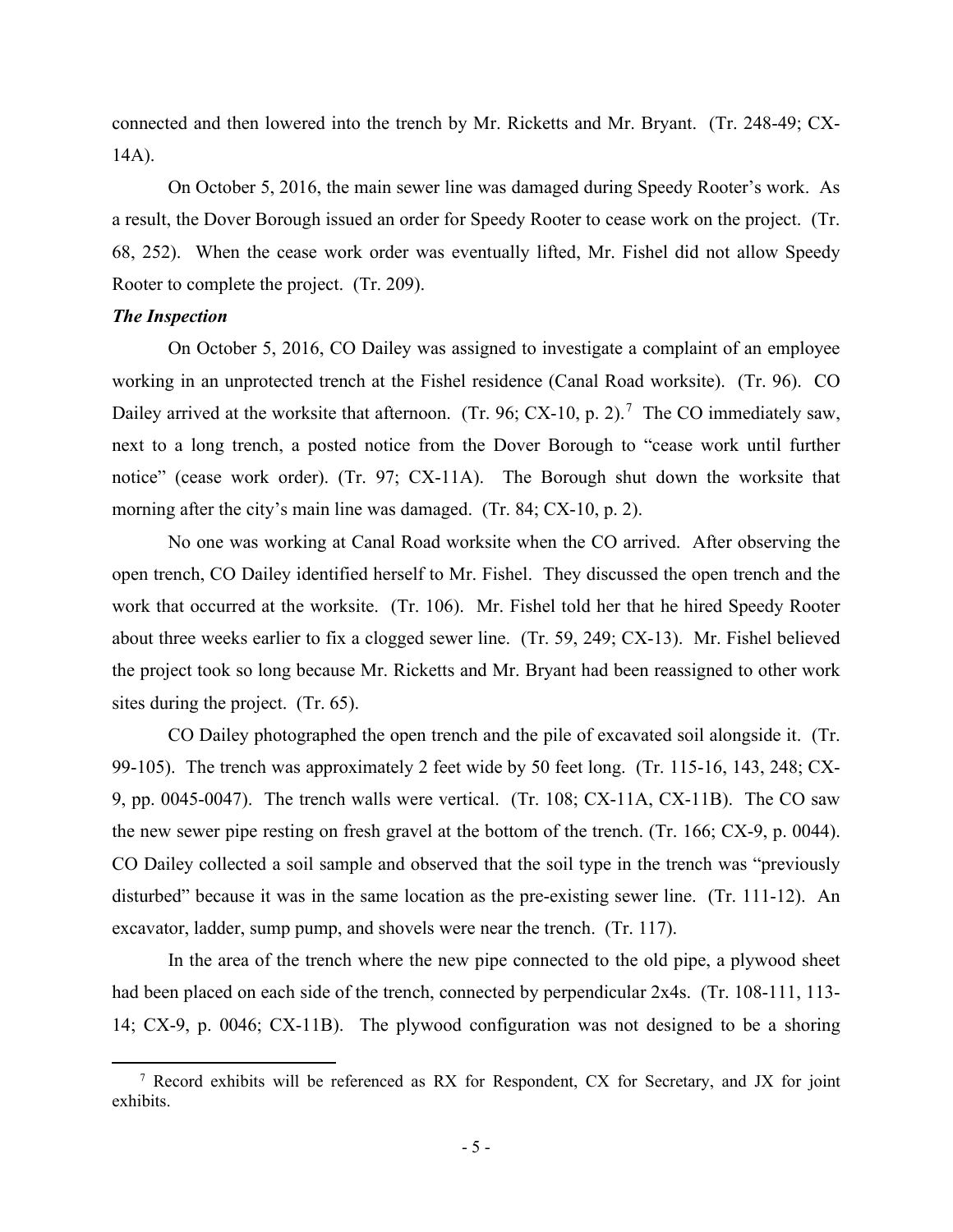system to prevent cave-ins; it had been placed in the trench after Mr. Fishel expressed concern that something was needed to hold the soil when someone worked in the trench. (Tr. 68, 113-14, 261-62).

CO Dailey measured the depth of the trench at four places around the pipe connection. (Tr. 110-11, 115-16; CX-9, pp. 0045-0046, CX-10). The first depth measurement was 4 feet 2 inches, the second was 4 feet 7 inches, the third was 5 feet 8 inches, and the fourth was 6 feet 8 inches. (Tr. 110, 115-16; CX-9, pp. 0045-0046, CX-10). The spoil pile extended along the 50 foot length of the trench. (Tr. 97; CX-9 p. 0048, CX-11A, CX-11B). CO Dailey measured the spoil pile as six feet high by eight feet wide. (Tr. 97, 100, 143; CX-7, CX-11B). The spoil pile was less than two feet from the edge of the trench. (Tr. 108, 139; CX-9, p. 0048).

The CO testified that during the investigative interview, Ms. Crone admitted the trench was deeper than five feet and that she knew that shoring was required for a trench over five feet in depth. (Tr. 123, 183). Further, when the CO provided OSHA's definition of a competent person, Ms. Crone admitted the trench had not been inspected by a competent person. (Tr. 124).

## **DISCUSSION**

## *Ricketts and Bryant were employees of Speedy Rooter*

 Respondent asserts that Mr. Ricketts and Mr. Bryant were not employees. Respondent argues that Mr. Ricketts and Mr. Bryant were paid as independent subcontractors and that it did not control the worksite. (R. Br. 7, 9). As discussed below, these arguments are rejected as unsupported by the evidence. For the following reasons, I find Mr. Ricketts and Mr. Bryant were employees of Speedy Rooter under the Act.

#### *Darden Analysis*

"[T]he Secretary has the burden of proving [the] cited respondent is the employer of the affected workers at the site." *All Star Realty Co., Inc.,* 24 BNA OSHC 1356, 1358 (No. 12-1597, 2014) (citation omitted). The Act defines an employee as "an employee of an employer who is employed in a business of his employer which affects commerce." 29 U.S.C. § 652(3).<sup>[8](#page-5-0)</sup>

The Supreme Court has relied on the common law for guidance to determine whether an individual is an employee, or alternatively, the kind of person the common law would consider

<span id="page-5-0"></span><sup>&</sup>lt;sup>8</sup> The Act defines an employer as a "person engaged in a business affecting commerce who has employees." 29 U.S.C. § 652(5). Person means "one or more individuals, partnerships, associations, corporations, business trusts, legal representatives, or any organized group of persons." 29 U.S.C.  $§ 652(4).$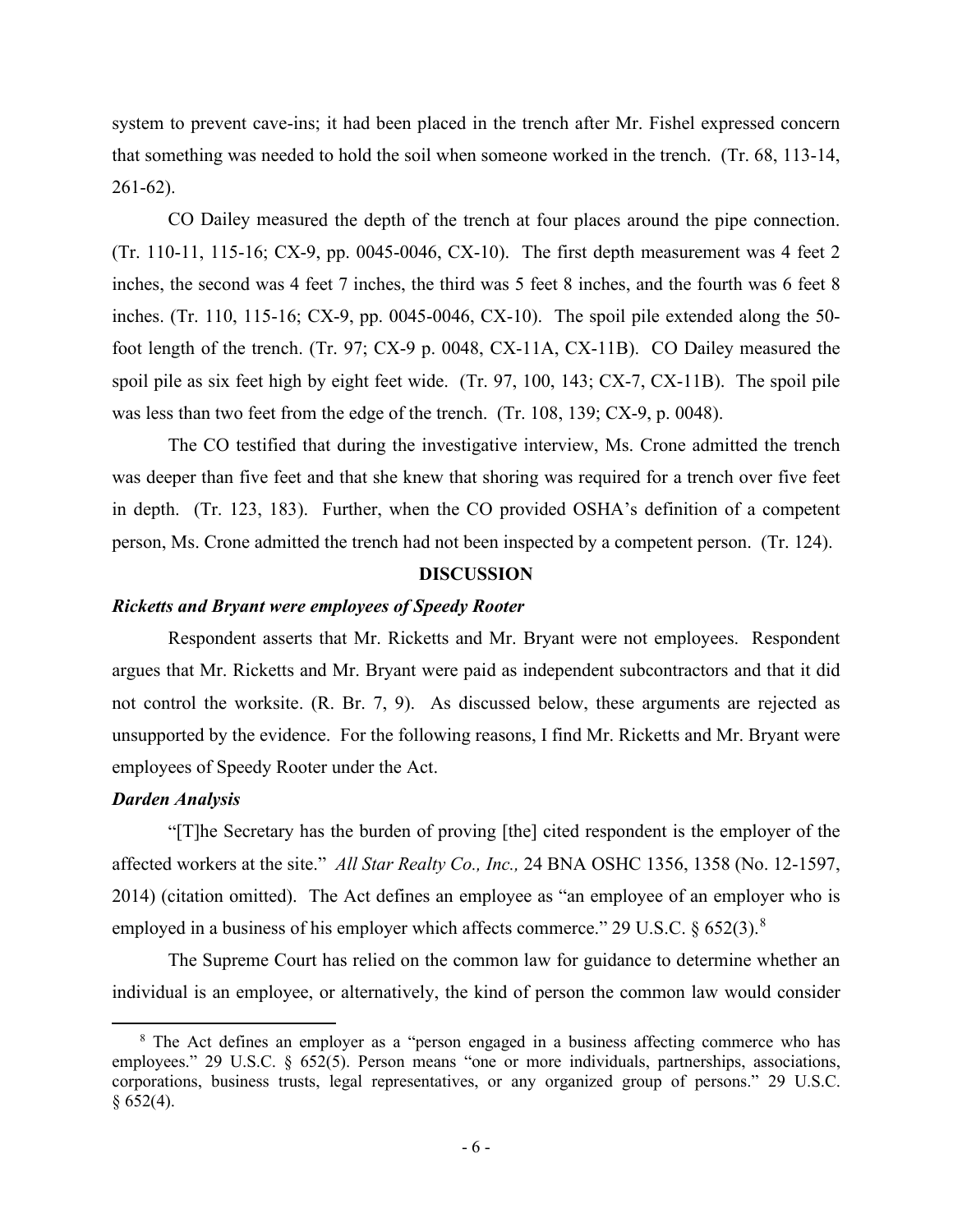an employee, in similarly worded statutes. *See Nationwide Mut. Ins. Co. v. Darden,* 503 U.S. 318, 322-23 (1992) (*Darden*). The Commission applies the *Darden* factors to determine if an individual is an employee of the cited employer. *Sharon & Walter Constr., Inc.,* 23 BNA OSHC 1286, 1289 (No. 00-1402, 2010) (*S&W*).

The common-law agency doctrine set forth in *Darden* focuses on the company's "right to control the manner and means by which the product" is accomplished. *S&W,* 23 BNA OSHC at 1289 (citation omitted). The company's control over the worker is a "principal guidepost" to determine the existence of an employment relationship. *Froedtert Mem'l Lutheran Hosp., Inc.,*  20 BNA OSHC 1500, 1506 (No. 97-1839, 2004) (citations omitted). Additional factors relevant to the analysis include:

the skill required [for the job]; the source of the instrumentalities and tools; the location of the work; the duration of the relationship between the parties; whether the hiring party has the right to assign additional projects to the hired party; the extent of the hired party's discretion over when and how long to work; the method of payment; the hired party's role in hiring and paying assistants; whether the work is part of the regular business of the hiring party; whether the hiring party is in business; [and] the provision of employee benefits and the tax treatment of the hired party.

*S&W,* 23 BNA OSHC at 1289 (citing *Darden*, 503 U.S. at 323-24).

### *Control over the manner and means of accomplishing work*

"Control over the 'manner and means of accomplishing the work' must include control over the *workers* and not just the results of their work." *Don Davis,* 19 BNA OSHC 1477, 1482 (No. 96-1378, 2001) (emphasis in original).

Respondent argues that Speedy Rooter did not have control of the Canal Road worksite, that Mr. Ricketts determined scope of work, that the homeowner's sole contact for the job was Mr. Ricketts (not Speedy Rooter), and that Speedy Rooter provided no instructions for the worksite. (R. Br. 5, 7). As discussed below, I find Mr. Ricketts and Mr. Bryant did not have control over the means and manner of accomplishing the work.

 To support its claim that Mr. Ricketts, not Speedy Rooter, had control of the worksite, Respondent asserts that Mr. Ricketts determined the scope of work. (R. Br. 8). This assertion is not supported by the record. Mr. Ricketts was assigned to the Canal Road worksite by Ms. Crone. (Tr. 59-60, 261). Mr. Ricketts and Mr. Bryant called in from the job site to let Ms. Crone know the approximate measurement for the length of the trench (from house to sidewalk),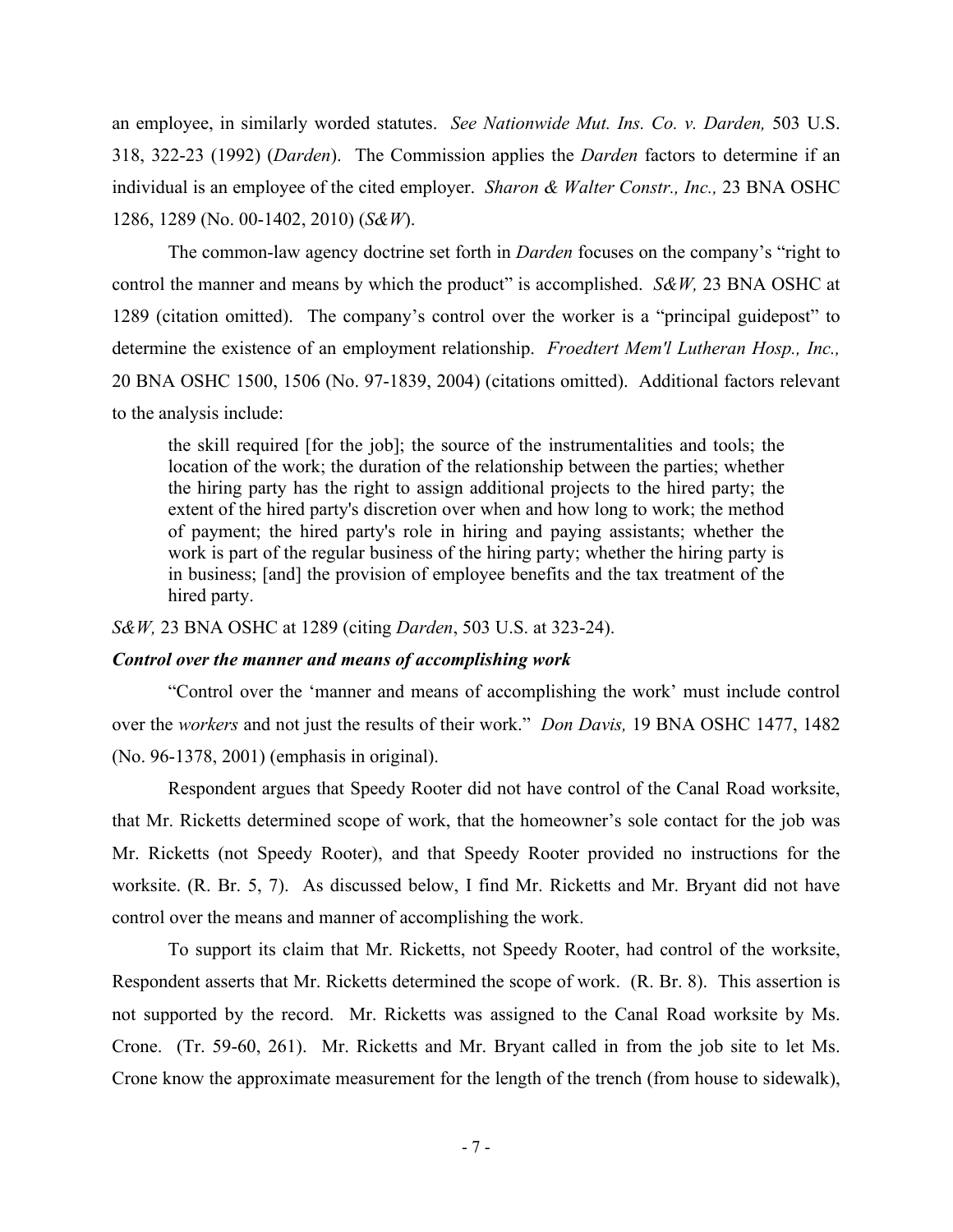what materials were needed, and that a backhoe was required. (Tr. 38, 252, 257; CX-14A, CX-14B). Mr. Ricketts and Mr. Bryant provided information to Ms. Crone, so that she could determine the scope and costs of the job. Further, neither Mr. Ricketts nor Mr. Bryant could control the scope of work at the Canal Road site because they could not obtain a permit from the Dover Borough. (Tr. 177-78, 182). This demonstrates Speedy Rooter's control over the worksite.

 Respondent also asserts that because Mr. Ricketts was the homeowner's primary contact, Mr. Ricketts controlled the worksite. (R. Br. 8). This is not supported by the record. The initial call for repair was made to Speedy Rooter directly, and then Speedy Rooter sent Mr. Ricketts out to make the repair. (Tr. 59, 79, 231). Further, Mr. Fishel testified that when the job was taking too long, he called Speedy Rooter and discussed the problem with Ms. Crone. (Tr. 80). He stated, "I never called Jerry. I don't have his phone number. I have no connection with Jerry other than when he was on the job site." (Tr. 80). This shows that, through Ms. Crone, Speedy Rooter had control of the worksite. Mr. Fishel's contact with Mr. Ricketts was not related to overall control of the site.

Ms. Crone accepted, scheduled, and assigned plumbing jobs for the Respondent. (Tr. 59- 60, 231, 252, 261; CX-14A). Ms. Crone hired Jerry Ricketts and Austin Bryant to perform work at the Canal Road worksite. (Tr. 261). Mr. Ricketts and Mr. Bryant received Ms. Crone's approval before work began. (Tr. 29-30, 38, 252, 257). If additional supplies were required, Ms. Crone had to approve and authorize payment for the supplies. $9$  (Tr. 30).

Ms. Crone assigned the work and determined the scope of work at a job site.<sup>10</sup> Ms. Crone exercised significant control over the means and manner to accomplish the work. This factor weighs in favor of finding a traditional employer-employee relationship.

<span id="page-7-0"></span><sup>&</sup>lt;sup>9</sup> Ms. Crone asserted that any purchase for additional supplies, such as plywood, was a cost for Mr. Ricketts and not Speedy Rooter. Ms. Crone claimed that Mr. Ricketts provided a bid for a job, which included supplies; she then simply marked up the bid with a profit margin for Speedy Rooter. (Tr. 237). I find this assertion is not credible. There is nothing in the record that suggests Mr. Ricketts evaluated a project's cost or presented a bid to Speedy Rooter. Further, Ms. Crone acknowledged that in 2016 Speedy Rooter's total payment to Mr. Ricketts was \$15,000 for 15-20 excavation jobs. (Tr. 238). This total income indicates that Mr. Ricketts was receiving wages only and was not receiving payment based on a bid that included the cost of supplies.

<span id="page-7-1"></span><sup>&</sup>lt;sup>10</sup> Ms. Crone claimed that she did not re-assign anyone from the Canal Road worksite to another worksite. (Tr. 212). She claimed they only stopped work at the Canal Road worksite due to rain. (Tr. 212). Ms. Crone's claim is not credible. Both Mr. Fishel and Mr. Bryant stated that Ricketts and Bryant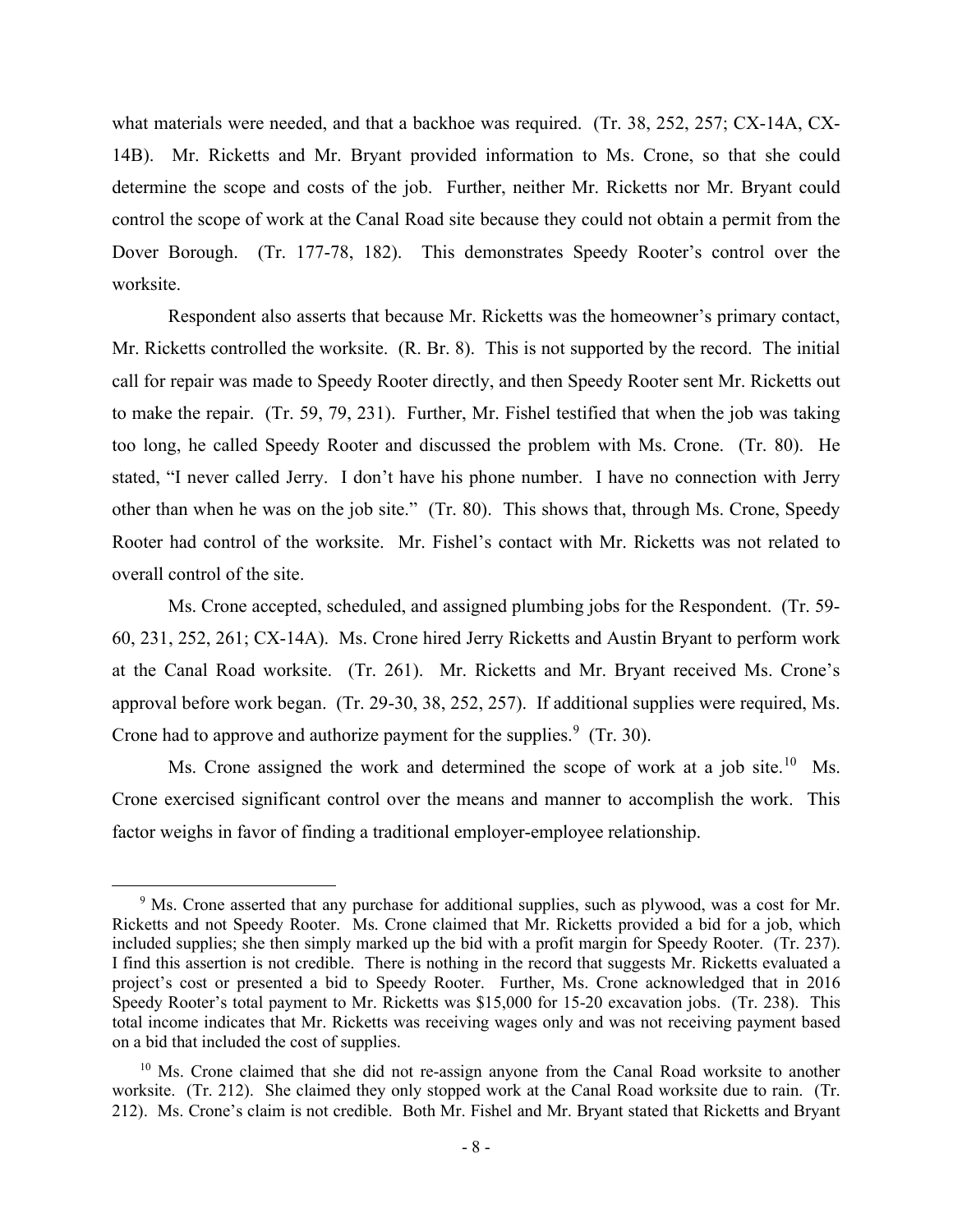## *Work location, hours worked, and right to assign additional projects*

Ms. Crone controlled the daily schedule and work location. Mr. Bryant described that for a typical assignment, he received a text message with the location of the assigned job. He picked up Speedy Rooter's van, which included the tools for plumbing work, and went to the assigned job. When finished with that job, he contacted Ms. Crone for his next assignment. (Tr. 19-20).

Ms. Crone scheduled the Canal Road project with the homeowner and then assigned Mr. Ricketts and Mr. Bryant to the project. (Tr. 252, 261). Ms. Crone directed Mr. Bryant to leave the Canal Road job to work at a different Speedy Rooter site. (Tr. 39, 247). Mr. Ricketts described himself as on-call 24 hours a day for plumbing emergencies. (Tr. 252; CX-14A). Ms. Crone determined which Speedy Rooter jobs were assigned to Mr. Ricketts and Mr. Bryant, thus controlling both the work location and schedule. (Tr. 19, 39, 231, 261; CX-14A). *See Barbosa Group, Inc.,* 21 BNA OSHC 1865, 1867 (No. 02-0865, 2007), *aff'd*, 296 F. App'x 211 (2d Cir. 2008) (unpublished) (finding employer-employee relationship where respondent made daily assignments).

This control over work assignments and location is indicative of an employer-employee relationship, not of an independent contractor relationship.

### *Skills required*

Mr. Bryant described himself as self-trained and that he and Mr. Ricketts worked together to solve problems at a worksite. (Tr. 27-29, 34). Mr. Ricketts and Mr. Bryant were not licensed plumbers. (Tr. 34, 182). Only a licensed plumber could obtain a Dover Borough work permit for the Canal Road job. (Tr. 182). Ms. Crone was Speedy Rooter's licensed plumber for the project. (Tr. 182, 261; CX-12).

Mr. Ricketts and Mr. Bryant were not plumbers and had no specialized skill or training in excavations. This factor weighs in favor of a traditional employer-employee relationship. *See A.C. Castle Constr.,* 882 F.3d 34, 39 (1st Cir. 2018) (finding an employer-employee relationship

would be called away to other Speedy Rooter jobs during the Canal Road project. (Tr. 39, 65, 247; CX-14A).

Generally, Ms. Crone's testimony is given little weight because of her self-interest as Speedy Rooter's owner. Further, Ms. Crone testified that Mr. Fishel sued Speedy Rooter in small claims court and Speedy Rooter countersued. (Tr. 214). According to Ms. Crone, Speedy Rooter was ordered to pay \$2,000 to Mr. Fishel. (Tr. 214). I find that Ms. Crone's testimony was affected by the defensive position of Speedy Rooter in the instant OSHA matter and the separate matter with Mr. Fishel.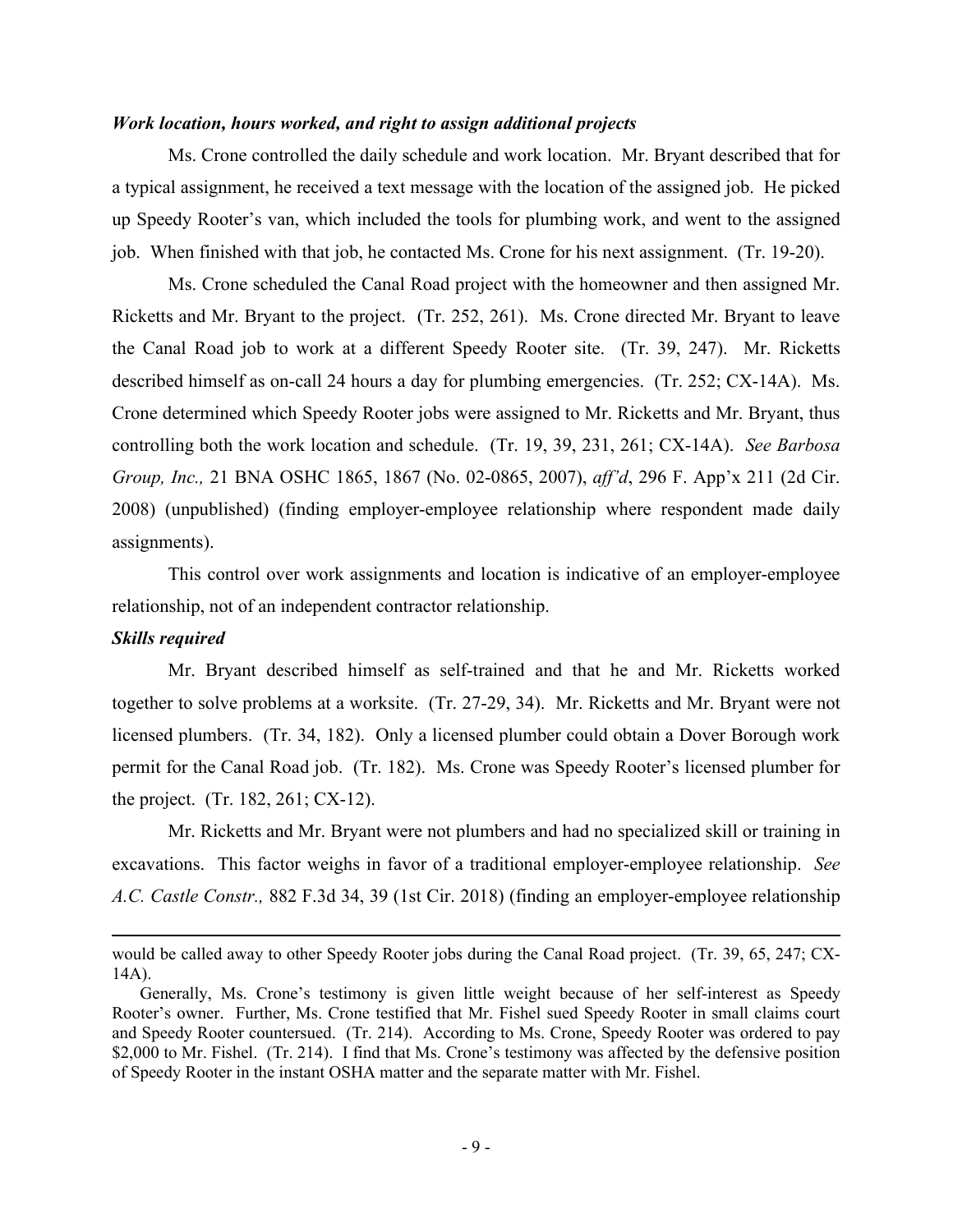where the company owner held the license that permitted work); *see also, Absolute Roofing & Constr.,* 580 F. App'x 357, 361 (6th Cir. 2014) (unpublished) (*Absolute*) (high level of skill suggests an independent contractor relationship and a low-level of skill suggests an employeremployee relationship).

## *Source of tools*

Speedy Rooter provided the essential tools necessary to complete the excavation and plumbing work at the Canal Road worksite. Mr. Bryant and Mr. Ricketts drove a Speedy Rooter van to the job site. (Tr. 19, 242; CX-14C). Speedy Rooter owned the backhoe used to excavate the trench. (Tr. 261). Ms. Crone delivered the backhoe to the Canal Road site. (Tr. 235, 241, 254; CX-14B, CX-14C). The ladder, shovels, and sump pump at the worksite were provided by Speedy Rooter.<sup>[11](#page-9-0)</sup> (Tr. 19-20, 202, 241-42, 251-52; CX-14A, CX-14B). Ms. Crone contacted One-Call so utilities could be marked before excavating. (Tr. 174-78; CX-13). Ms. Crone acquired the necessary permit from the Dover Borough. (Tr. 177-78, 182; CX-12).

Mr. Ricketts and Mr. Bryant occasionally used their own small hand tools at a worksite; however, all the essential tools were provided by Speedy Rooter. This factor supports an employer-employee relationship because the tools necessary for the job were supplied by Speedy Rooter. *See Loomis Cabinet Co. v. OSHRC*, 20 F.3d 938, 942 (9th Cir. 1994) (finding employer status where employer provided tools); *Absolute,* 580 F.App'x at 361 (all tools onsite were the property of employer).

## *The work was a regular part of Speedy Rooter's business*

Speedy Rooter was a plumbing contractor that did interior and exterior plumbing work, including excavation, repair, and replacement of sewer lines. (Tr. 24, 38, 244, 261). The owner, Ms. Crone, was a licensed plumber. (Tr. 261). Mr. Ricketts and Mr. Bryant did plumbing work for Speedy Rooter at the Canal Road worksite. (Tr. 261). The work by Mr. Ricketts and Mr. Bryant was a regular part of Speedy Rooter's business.

<span id="page-9-0"></span><sup>&</sup>lt;sup>11</sup> In her testimony, Ms. Crone claimed the ladder at the worksite belonged to Ricketts; no evidence was presented to support this assertion. (Tr. 202). In her October 7, 2016 signed interview statement, Ms. Crone stated the A-frame ladder and extension ladder were owned by Speedy Rooter. (Tr. 241-42; CX-14C). I give her signed statement, which was closer in time to the event and prior to receipt of the OSHA citation, greater weight.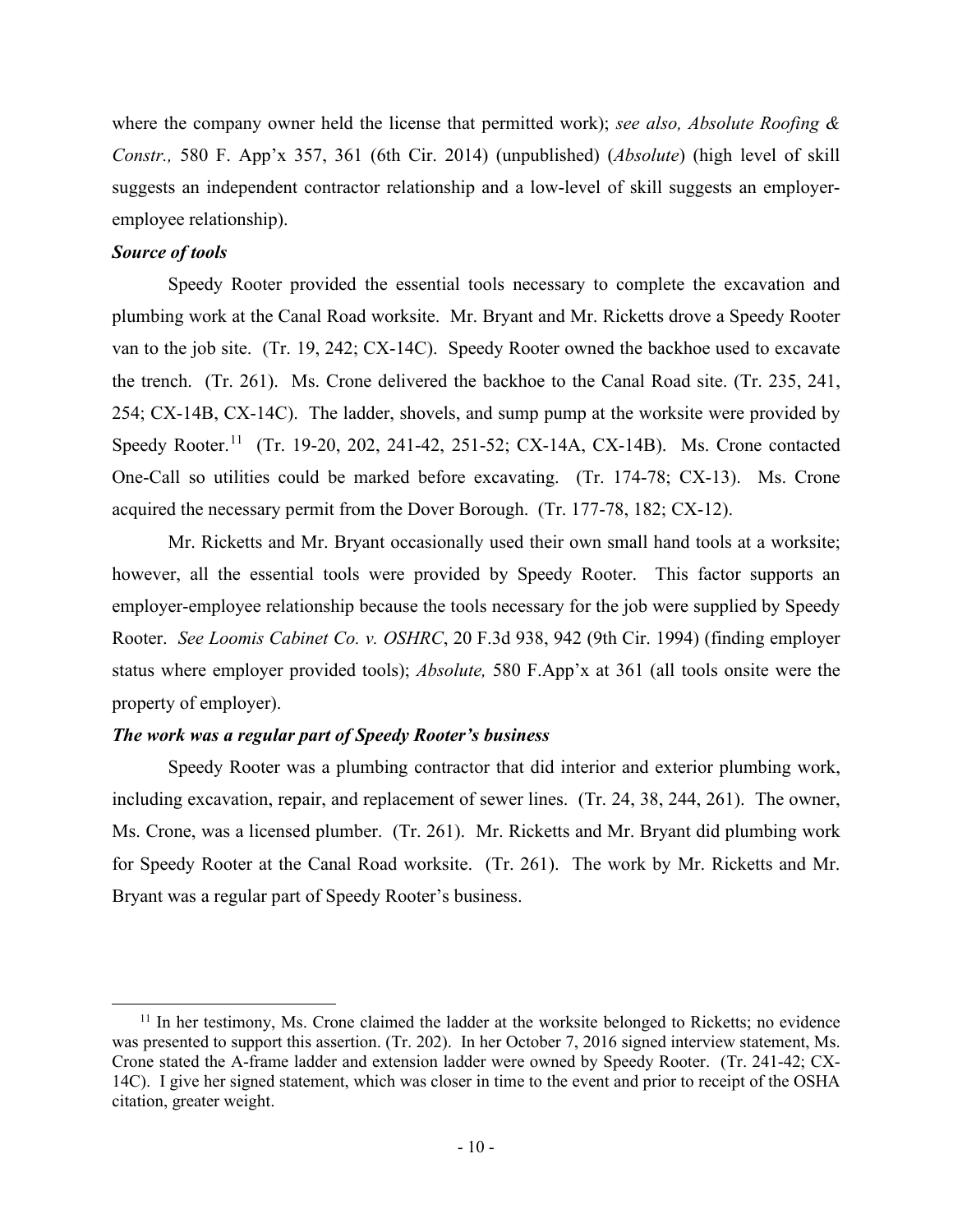This factor is indicative of a traditional employer-employee relationship. *See generally Slingluff v. OSHRC,* 425 F.3d 861, 869 (10th Cir. 2005) (stucco contractor that hired worker to help with stucco work, employed the worker in question).

## *Duration of the relationship and hiring or paying of assistants*

Mr. Ricketts and Mr. Bryant each worked for Speedy Rooter for about two years. (Tr. 16, 181, 243; CX-14C). During the two years that Mr. Ricketts worked for Speedy Rooter he completed about 30 excavation jobs in addition to other assignments. (Tr. 236-38). Mr. Bryant worked for Speedy Rooter about 40 hours a week during the 2016 busy season. (Tr. 17-18). Neither Mr. Ricketts nor Mr. Bryant hired an assistant. (Tr. 28). Speedy Rooter had a direct, individual relationship with both Mr. Ricketts and Mr. Bryant, and Ms. Crone assigned each to the Canal Road worksite. (Tr. 191).

The duration and open-ended nature of the arrangement reflect a traditional employeremployee relationship. *See Absolute,* 580 F. App'x at 362 (citations omitted) (indefinite duration and indefinite nature of relationship favors employee status). I find these factors weigh in favor of an employer-employee relationship.

## *Method of payment*

Each Friday, Mr. Bryant was paid based on an hourly rate, usually around \$11 per hour, and generally in cash. (Tr. 17-18, 210). Mr. Ricketts was also paid on an hourly basis in cash each week. (Tr. 146, 210, 252; CX-14A). Ms. Crone confirmed that she typically paid Mr. Bryant and Mr. Ricketts in cash. (Tr. 210).

I find that payment in cash, at an hourly rate is indicative of an employer-employee relationship. *See Absolute,* 580 F. App'x at 363. (a set hourly wage weighs in favor of employee status).

## *Tax treatment and employee benefits*

 Speedy Rooter provided no employee benefits to Mr. Ricketts or Mr. Bryant. (Tr. 188- 90). Speedy Rooter did not withhold income tax or social security tax from Mr. Bryant's and Mr. Ricketts' pay; it sent IRS 1099 forms to Mr. Bryant and Mr. Ricketts. (Tr. 188, 204; CX-17). The 1099 forms sent to Mr. Ricketts and Mr. Bryant for the 2016 tax year were placed in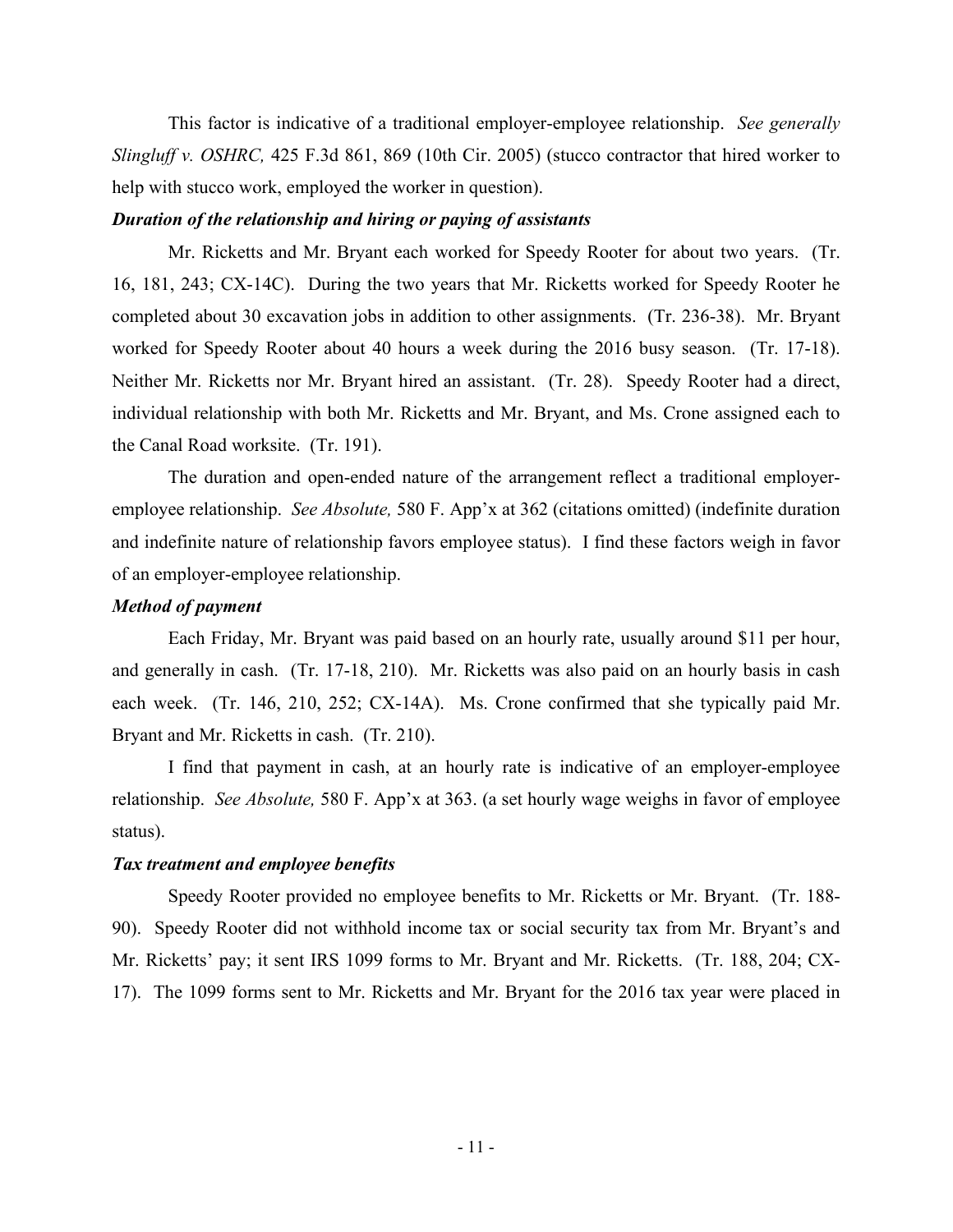evidence.<sup>[12](#page-11-0)</sup> (CX-17). There was no documentation provided for the 2015 tax year.<sup>13</sup> (Tr. 203, 205).

The tax treatment and benefits are like those of an independent contractor relationship. However, the Commission has noted that tax reporting status alone is not the controlling factor in a *Darden* analysis. *See S&W*, 23 BNA OSHC at 1290. ("failure to withhold federal income and social security taxes was . . . not a bona fide reflection of an authentic independent contractor relationship.") I find the tax treatment and lack of benefits are not dispositive to the determination of the type of employment relationship here, especially when considered in the light of routine payments to Mr. Ricketts and Mr. Bryant in cash.

#### *The agreements*

Ms. Crone testified that the Subcontractor Agreement (RX-15) and Equipment Use Agreement (RX-16) between Speedy Rooter and Mr. Ricketts proved he was an independent contractor. (R. Br. 4). Ms. Crone testified that she considered both Mr. Bryant and Mr. Ricketts to be independent subcontractors; however, she only had a written agreement with Mr. Ricketts. [14](#page-11-2) (Tr. 224-25).

 The Subcontractor Agreement was a boilerplate agreement that was not personalized for Mr. Ricketts or Speedy Rooter. (Tr. 200; RX-15). The names of the parties to the agreement only appear in the signature blocks at the end of the agreement. (RX-15). The Subcontractor Agreement required the subcontractor (Ricketts) to furnish all labor and materials to perform the work and to contact public utilities before excavation. (RX-15, pp. 0128, 0130). As discussed above, Mr. Ricketts did not furnish all labor and materials or contact the public utilities for the Canal Road worksite. Rather, Speedy Rooter provided most of the materials, contacted the utility prior to excavation, and assigned Mr. Bryant to work alongside Mr. Ricketts at the worksite.

Further, the Subcontractor Agreement required the subcontractor to maintain commercial general liability, automobile, commercial umbrella, and workers compensation insurance. (RX-

<span id="page-11-0"></span><sup>&</sup>lt;sup>12</sup> The 1099 for Jerry Ricketts misspelled his last name as "Richetts". The 1099 for Austin Bryant misspelled his last name as "Brant" and had no tax identification number. (Tr. 51-52; CX-17). Mr. Bryant testified that he never provided his social security number to Ms. Crone. (Tr. 51-52).

<span id="page-11-2"></span><span id="page-11-1"></span><sup>&</sup>lt;sup>13</sup> Ms. Crone claimed that Speedy Rooter sent a 1099 to Mr. Ricketts for the 2015 tax year but provided no documentation to support this claim. (Tr. 203, 205).

 $14$  Ms. Crone testified that she did not have agreements for every subcontractor. (Tr. 220).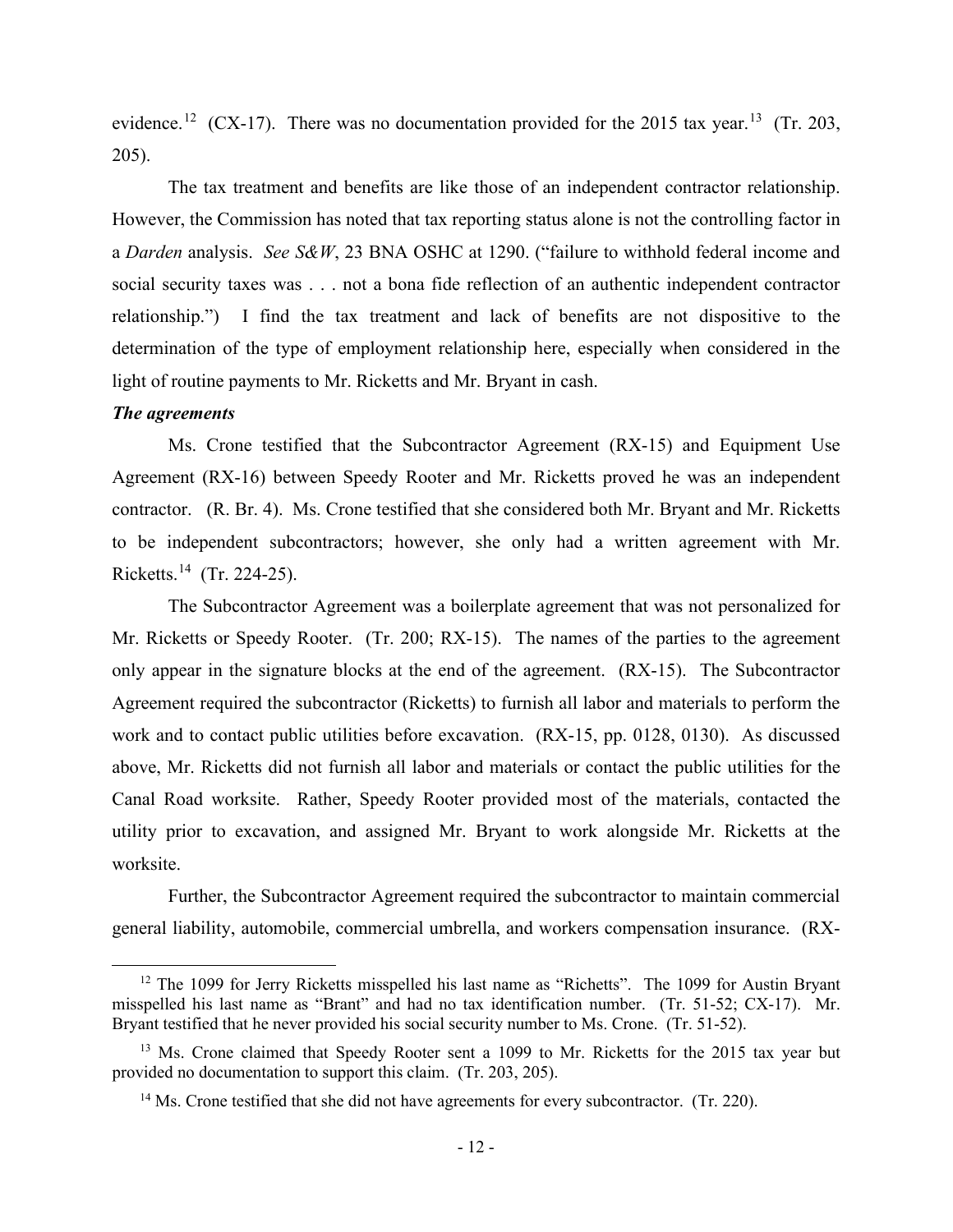15, p. 0132). Ms. Crone claimed that Mr. Ricketts provided a certificate of insurance to Speedy Rooter in 2015. (Tr. 196). However, Respondent submitted no document to support this claim. (Tr. 196-97).

The Equipment Use Agreement was between Speedy Rooter (Equipment Owner) and Jerry Rickets (User) to operate a Kubota excavator and a John Deere backhoe. (RX-16). This agreement required Mr. Ricketts to maintain liability insurance with Speedy Rooter as an additional insured on the policy. *Id.*

 Both agreements were dated October 5, 2015 and included a signature for Mr. Ricketts.  $(RX-15, RX-16)$  $(RX-15, RX-16)$  $(RX-15, RX-16)$ . The signature of Mr. Ricketts was not authenticated.<sup>15</sup> (Tr. 198). Further, Mr. Ricketts' signature on the OSHA interview statement appeared to be significantly different than the signature on the agreements. (Tr. 199; CX-14A; RX-15, RX-16). Ms. Crone claimed she witnessed Mr. Ricketts signing the two agreements. (Tr. 198). Due to Ms. Crone's clear desire to establish that Mr. Ricketts was an independent subcontractor, I give little weight to Respondent's claim that Mr. Ricketts signed the agreements.

 Further, I find these two agreements do not support Respondent's claim that Mr. Ricketts and Mr. Bryant were independent subcontractors. First, despite Ms. Crone's testimony that both Mr. Ricketts and Mr. Bryant were independent contractors, there was no written agreement with Mr. Bryant. (Tr. 191, 225). Second, the requirement to provide labor, materials, and contact the utility was not fulfilled by Mr. Ricketts. Finally, Respondent provided no documents to verify Mr. Ricketts carried the insurance required by the agreements. (Tr. 196-97). *See Capeway Roofing Sys., Inc.*, 20 BNA OSHC 1331, 1342-1343 (No. 00-1968, 2003), *aff'd*, 391 F.3d 56 (1st Cir. 2004) ("The Commission has also noted that when one party has evidence but does not present it, it is reasonable to draw a negative or adverse inference against that party, *i.e.*, that the evidence would not help that party's case") (citations omitted). The evidence does not demonstrate the terms listed in the agreements were in effect.

I find the subcontractor agreement and equipment use agreement do not demonstrate the existence of a true subcontractor relationship with either Mr. Ricketts or Mr. Bryant. *See generally S&W*, 23 BNA OSHC at 1289-90 (finding the existence of a subcontractor disclaimer

<span id="page-12-0"></span><sup>&</sup>lt;sup>15</sup> The only attempt to authenticate the signature was Ms. Crone's testimony that she was present when Mr. Ricketts signed the two documents in 2015. (Tr. 198-200).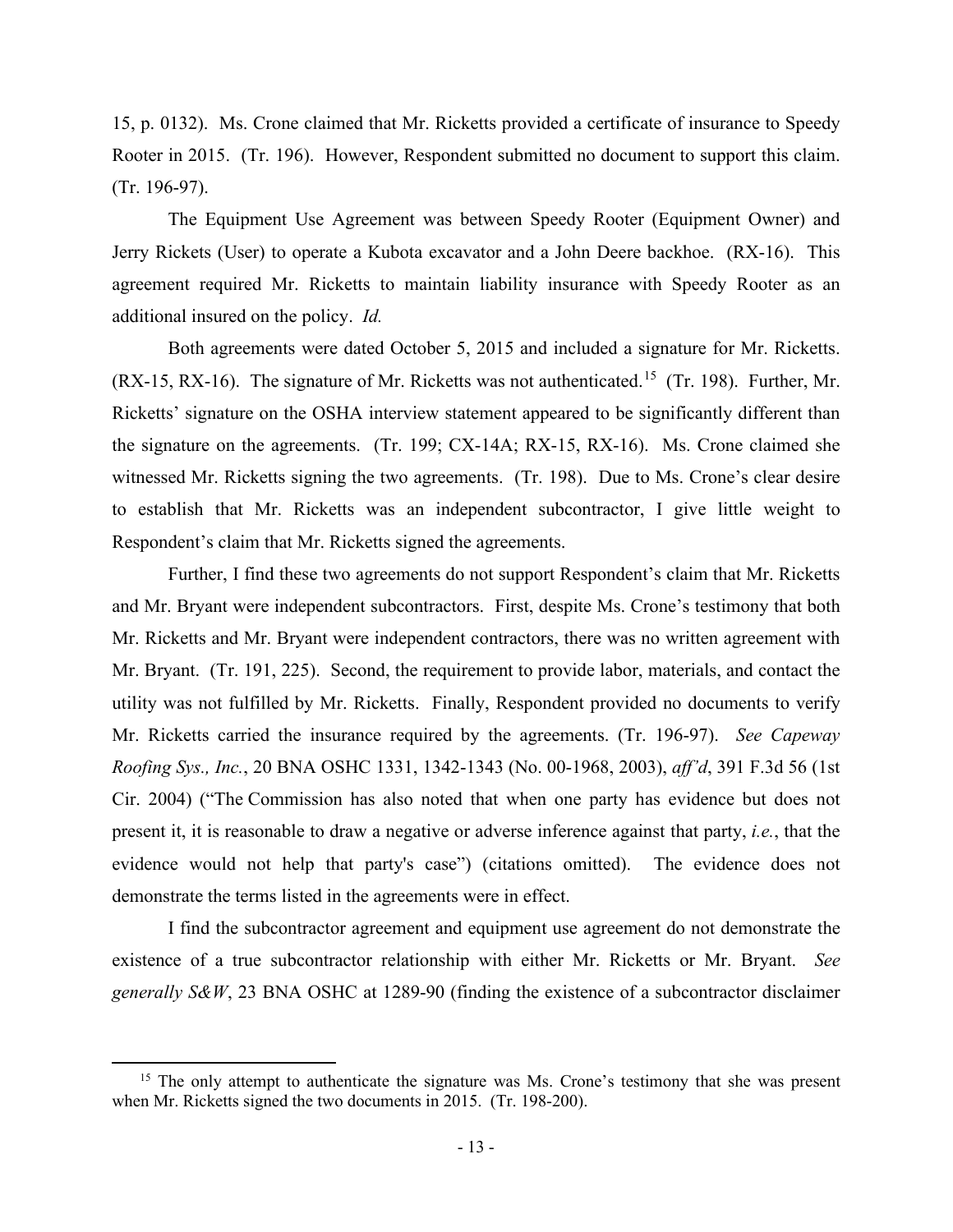form and fact that company was paid as a subcontractor did not mean there was not an employer/employee relationship for purposes of the Act).

 Considering all aspects of the relationship between Mr. Bryant and Mr. Ricketts with Speedy Rooter, I find the relationship was more akin to that of an employer-employee than that of an independent contractor. In particular, because of the Respondent's significant control in obtaining, assigning, and controlling the work, paying on an hourly basis (often in cash), and providing the tools and permits necessary to complete the work, I find that Mr. Bryant and Mr. Ricketts were employees of Speedy Rooter for purposes of the Act.

## *Secretary's Burden of Proof*

To establish a violation of an OSHA standard, the Secretary must prove: (1) the cited standard applies; (2) the terms of the standard were violated; (3) one or more employees had access to the cited condition; and (4) the employer knew, or with the exercise of reasonable diligence could have known, of the violative condition. *Astra Pharm. Prods*., 9 BNA OSHC 2126, 2129 (No. 78-6247, 1981), *aff'd in relevant part,* 681 F.2d 69 (1st Cir. 1982). The Secretary has the burden of proving his case by a preponderance of the evidence. *Id.*

## *Citation 1, Item 1*

Respondent was cited for a serious violation of 29 C.F.R. § 1926.21(b)(2):

(b) Employer responsibility. . . . (2) The employer shall instruct each employee in the recognition and avoidance of unsafe conditions and the regulations applicable to his work environment to control or eliminate any hazards or other exposure to illness or injury.

The Secretary asserts that Respondent did not provide training on the recognition and avoidance of cave-in hazards for employees working in a trench excavation at the Canal Road worksite.[16](#page-13-0)

## *The standard applies, employees were exposed, and the standard was violated*

 As discussed above, two Speedy Rooter employees, Mr. Ricketts and Mr. Bryant, worked at the Canal Road worksite. Mr. Ricketts and Mr. Bryant removed and installed a lateral sewer pipe in a trench excavation. The standard applies and employees were exposed.

<span id="page-13-0"></span><sup>&</sup>lt;sup>16</sup> Respondent's post-hearing brief was limited to the sole argument that Ricketts and Bryant were not employees of Speedy Rooter. Respondent presented no arguments to rebut the Secretary's prima facie case for the four alleged violations. Respondent's position on the citation items is gleaned from Ms. Crone's hearing testimony and her interview with the CO.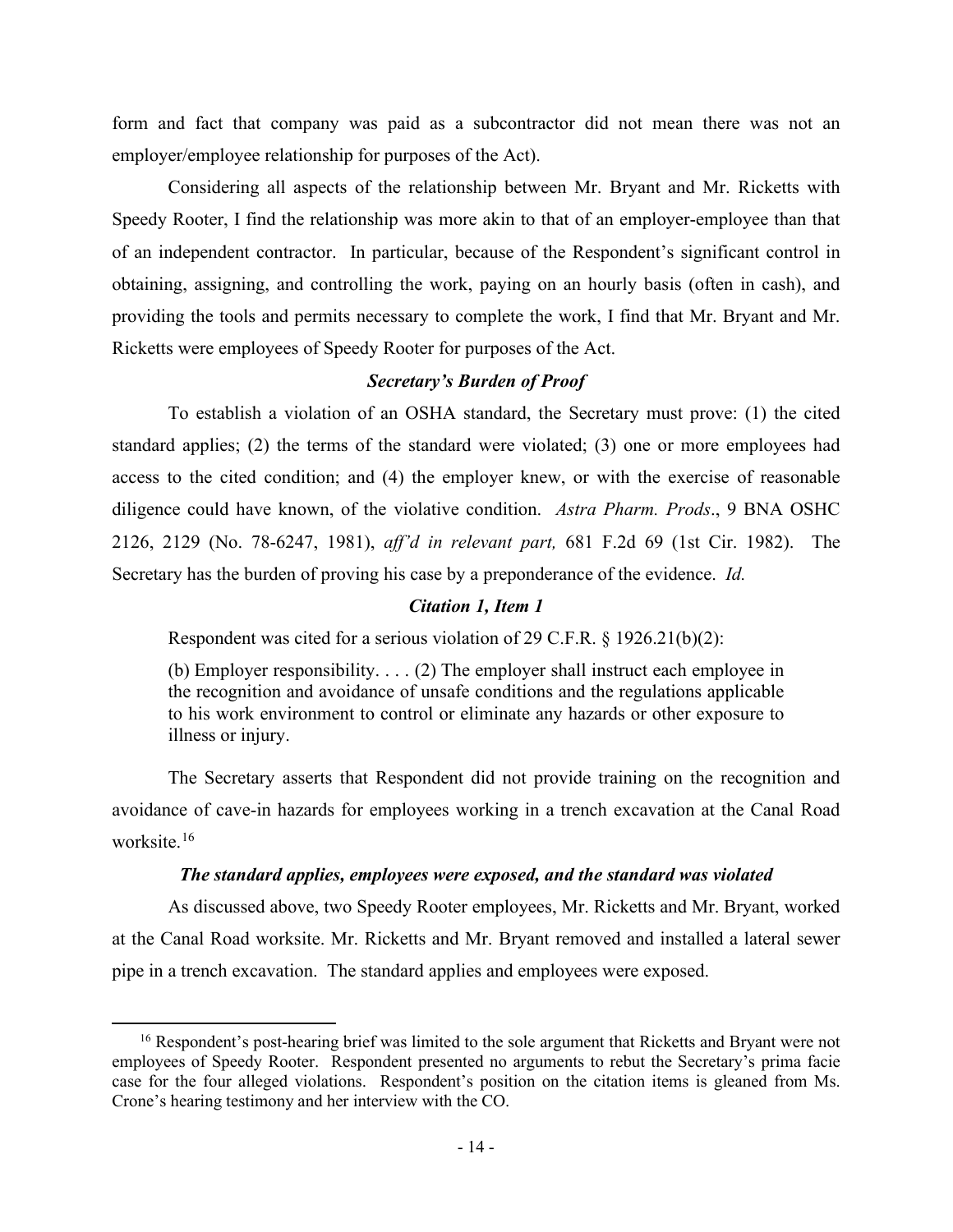Speedy Rooter was required to train employees on hazardous conditions related to trench excavations. *See Superior Custom Cabinet Co., Inc.*, 18 BNA OSHC 1019, 1021 (No. 94-200, 1997) (instructions must be "specific enough to advise employees of the hazards associated with their work and the ways to avoid them") (citations omitted). Mr. Bryant testified that he had received no training on the use of trench boxes. (Tr. 37, 255; Ex. CX-14B). When interviewed by the CO, Mr. Bryant stated that he had not received any safety training and did not know about soil classifications for trenching. (Tr. 255; CX-14B).

During Mr. Ricketts' interview statement to the CO, Mr. Ricketts revealed he had not received any safety training, did not know of any safety program, and did not know about soil classifications. (Tr. 144-45, 250-51; Ex. CX-14A). His only training was some college and plumbing training prior to working for Speedy Rooter. (Tr. 250; CX-14A).

Ms. Crone testified that she knew that Mr. Ricketts had no OSHA training on excavation safety. (Tr. 181-82). When asked about training during the inspection, Ms. Crone told CO Dailey that safety was discussed at a group meeting held every three months. (Tr. 124-25, 243- 44; CX-14C). Ms. Crone claimed that she kept a log of the attendees at these meetings. (Tr. 124-25, 243-44; CX-14C). However, Respondent did not provide a copy of the meetings' logs or contents to support this claim. *See Capeway*, 20 BNA OSHC at 1342-1343 (reasonable to draw inference against the party with control over the evidence).

Speedy Rooter did not provide training to recognize and avoid hazards associated with excavations. The standard was violated.

#### *Knowledge*

The Secretary must prove "the employer either knew, or with the exercise of reasonable diligence, could have known of the hazardous condition." *PSP Monotech Indus.,* 22 BNA OSHC 1303, 1305-06 (No. 06-1201, 2008) (*PSP*). The employer's knowledge is directed to the physical conditions that constitute a violation. *Phoenix Roofing, Inc.*, 17 BNA OSHC 1076, 1079-1080 (No. 90-2148, 1995), *aff'd,* 79 F.3d 1146 (5th Cir. 1996) (unpublished). The Secretary need not show that an employer understood or acknowledged that the physical conditions were actually hazardous. *Id.*

Several factors are considered in assessing reasonable diligence, including the employer's "obligation to inspect the work area, to anticipate hazards to which employees may be exposed, and to take measures to prevent the occurrence." *Cranesville Block Co., Inc./Clark Div.,* 23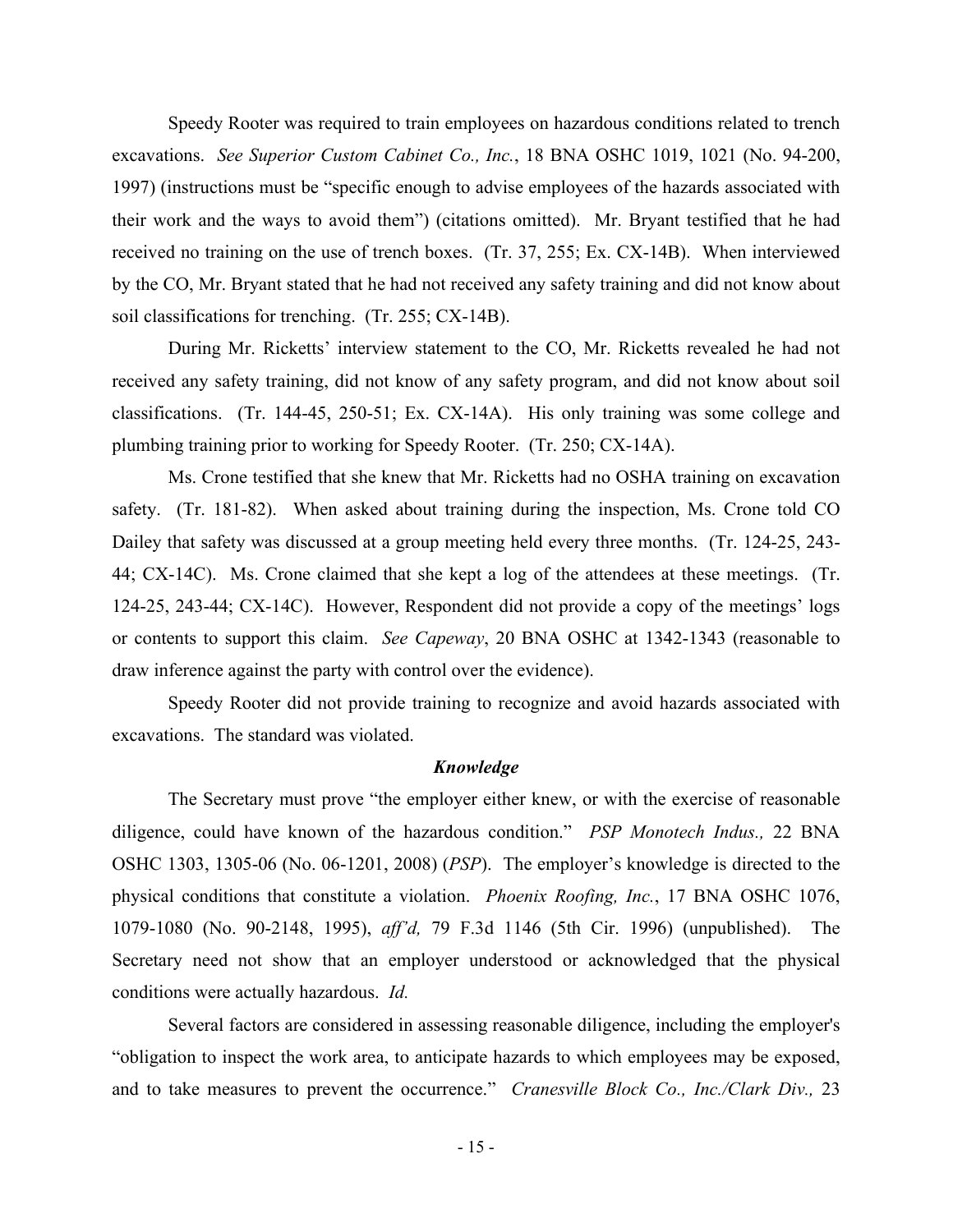BNA OSHC 1977, 1986 (Nos. 08-0316 & 08-0317, 2012) (*Cranesville*) (citation omitted). The employer's conduct is viewed in its totality and "whether a reasonable employer would have done more." *Capform*, *Inc*., 16 BNA OSHC 2040, 2042 (No. 91-1613, 1994).

Ms. Crone knew a trench would be excavated at the worksite and knew that someone had to work in the trench to connect the new sewer line. (CX-12). She knew that Mr. Ricketts had no prior training in trench excavations.[17](#page-15-0) Further, she knew that Speedy Rooter had not provided training on trenching hazards to Mr. Ricketts or Mr. Bryant.

Respondent, through Ms. Crone, had knowledge that Mr. Ricketts and Mr. Bryant worked at the Canal Road worksite without any training in trenching hazards. Knowledge is established.

## *Serious Characterization*

The Secretary characterized this violation as serious. The Act states that "a serious violation shall be deemed to exist in a place of employment if there is a substantial probability that death or serious physical harm could result from" the violative condition. Sec. 17(k) of the Act; 29 U.S.C. § 666(k). A serious characterization is appropriate when "a serious injury is the likely result should an accident occur." *Pete Miller, Inc.*, 19 BNA OSHC 1257, 1258 (No. 99-0947, 2000).

According to CO Dailey, an employee is exposed to serious injury or death from engulfment if a cave-in occurs in a trench excavation. (Tr. 140-41). Training provides an employee with the ability to recognize the hazards of working in a trench excavation. (Tr. 140). The serious characterization is supported. *See Mosser Constr., Inc*, 23 BNA OSHC 1044, 1047 (No. 08-0631, 2010) (*Mosser*) (recognizing cave-in includes "potentially serious or deadly consequences"); *Communications, Inc.,* 7 BNA OSHC 1598, 1602 (No. 76-1924, 1979) (employees likely would suffer serious physical harm from collapse of trench 6′2″ deep, particularly if they were in a bending position).

#### *Penalty*

Section 17(j) of the Act requires the Commission to give due consideration to four criteria in assessing penalties: the size of the employer's business, the gravity of the violation, the

<span id="page-15-0"></span><sup>&</sup>lt;sup>17</sup> When asked if Mr. Ricketts had any excavation training, Ms. Crone testified, "I knew he didn't have any OSHA training when that came up in conversation. But he did have plumbing and some college training." (Tr. 181-82).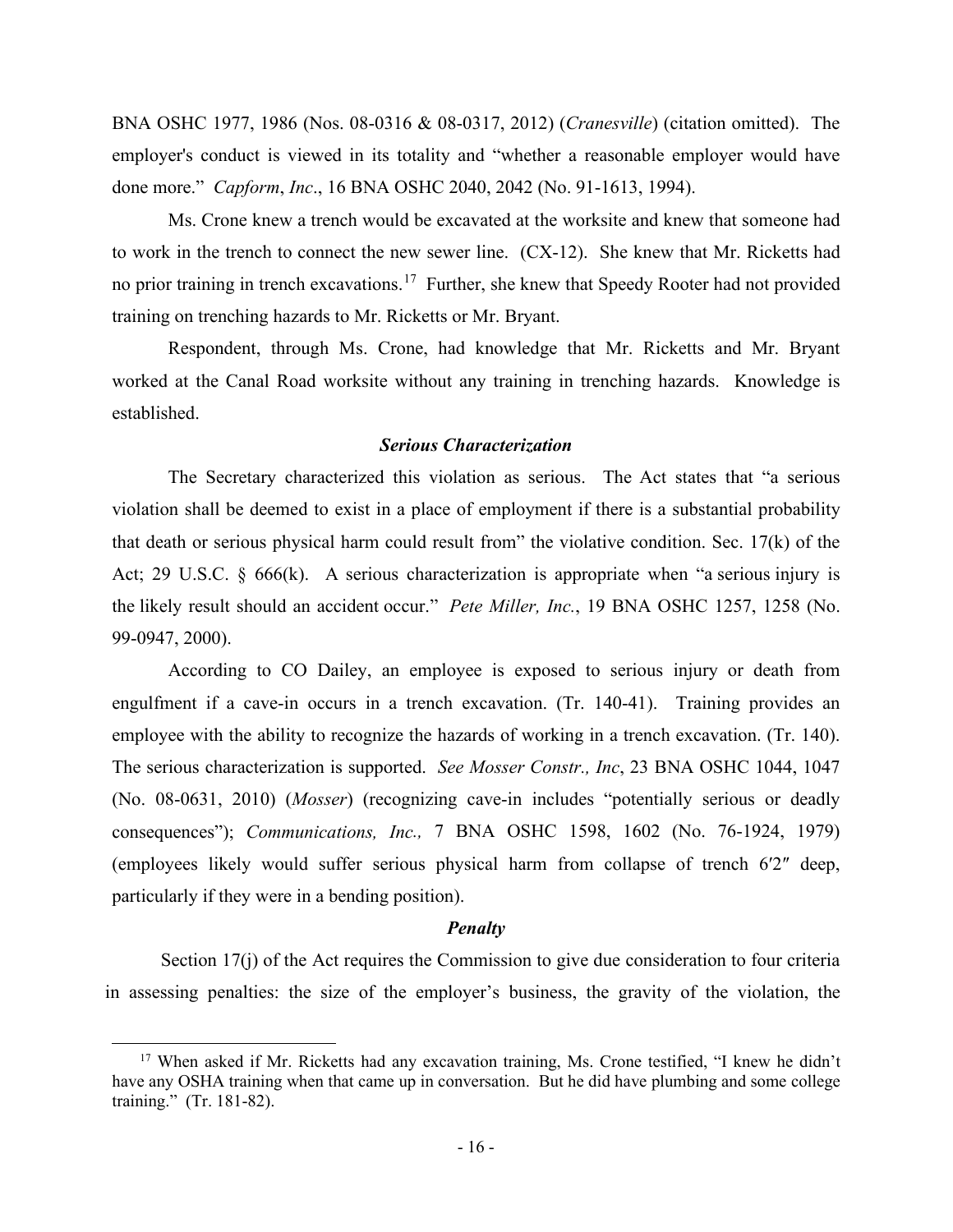employer's good faith, and the employer's prior history of violations. *Compass Envt'l, Inc.*, 23 BNA OSHC 1132, 1137 (No. 06-1036, 2010), *aff'd*, 663 F.3d 1164 (10th Cir. 2011). The gravity of the violation is generally accorded greater weight. *See J. A. Jones Constr. Co.*, 15 BNA OSHC 2201, 2213-14 (No. 87-2059, 1993).

The maximum penalty for a serious violation is  $$12,471$ .<sup>18</sup> 29 U.S.C.  $\delta$  666(b), 29 C.F.R. § 1903.15(d)(3) (2016). The penalty was adjusted for a moderate gravity based on a high severity and lesser probability. (CX-6). The size adjustment of 70% reduced the penalty to \$2,672. *Id.* I find the penalty adjustments are appropriate for this violation.

## *Citation 1, Item 2*

Respondent was cited for a serious violation of 29 C.F.R. § 1926.651(j)(2):

(i) Protection of employees from loose rock or soil.  $\ldots$  (2) Employees shall be protected from excavated or other materials or equipment that could pose a hazard by falling or rolling into excavations. Protection shall be provided by placing and keeping such materials or equipment at least 2 feet (.61 m) from the edge of excavations, or by the use of retaining devices that are sufficient to prevent materials or equipment from falling or rolling into excavations, or by a combination of both if necessary.

The Secretary asserts that an employee at the Canal Road worksite worked in a trench where the spoil pile was placed at the edge of the excavation. Respondent does not dispute that the spoil pile was at the edge of the excavation.

## *The standard applies, employees were exposed, and the standard was violated*

Excavated soil was piled along the edge of the trench. (Tr. 97; CX-11A, CX-11B). Mr. Ricketts was in the trench connecting the pipes below the spoil pile. (Tr. 81-82, 97, 249; CX-14A). The standard applies and employees were exposed.

The standard requires the excavated soil to be either behind a retaining device or no closer than 2 feet from the edge of the excavation. The spoil pile was six feet high by eight feet wide and less than 2 feet from the edge of the trench. (Tr. 97, 100, 143; CX-7, CX-9 p. 0048). The CO's photographs show the excavated soil was piled along the edge of the 50-foot trench

<span id="page-16-0"></span><sup>&</sup>lt;sup>18</sup> OSHA established new penalty maximums effective August 1, 2016, for violations occurring after November 2, 2015, pursuant to the Inflation Adjustment Act of 2015, Pub. Law 114-74 § 701, 129 Stat. 559-602 (2015). 81 Fed. Reg. 43430 (July 1, 2016). The violation in the instant case occurred after November 2, 2015, and the penalty was assessed after August 1, 2016, but on or before January 13, 2017, thus the statutory maximum of \$12,471 applies to serious violations and \$124,709 to willful violations. *Id.*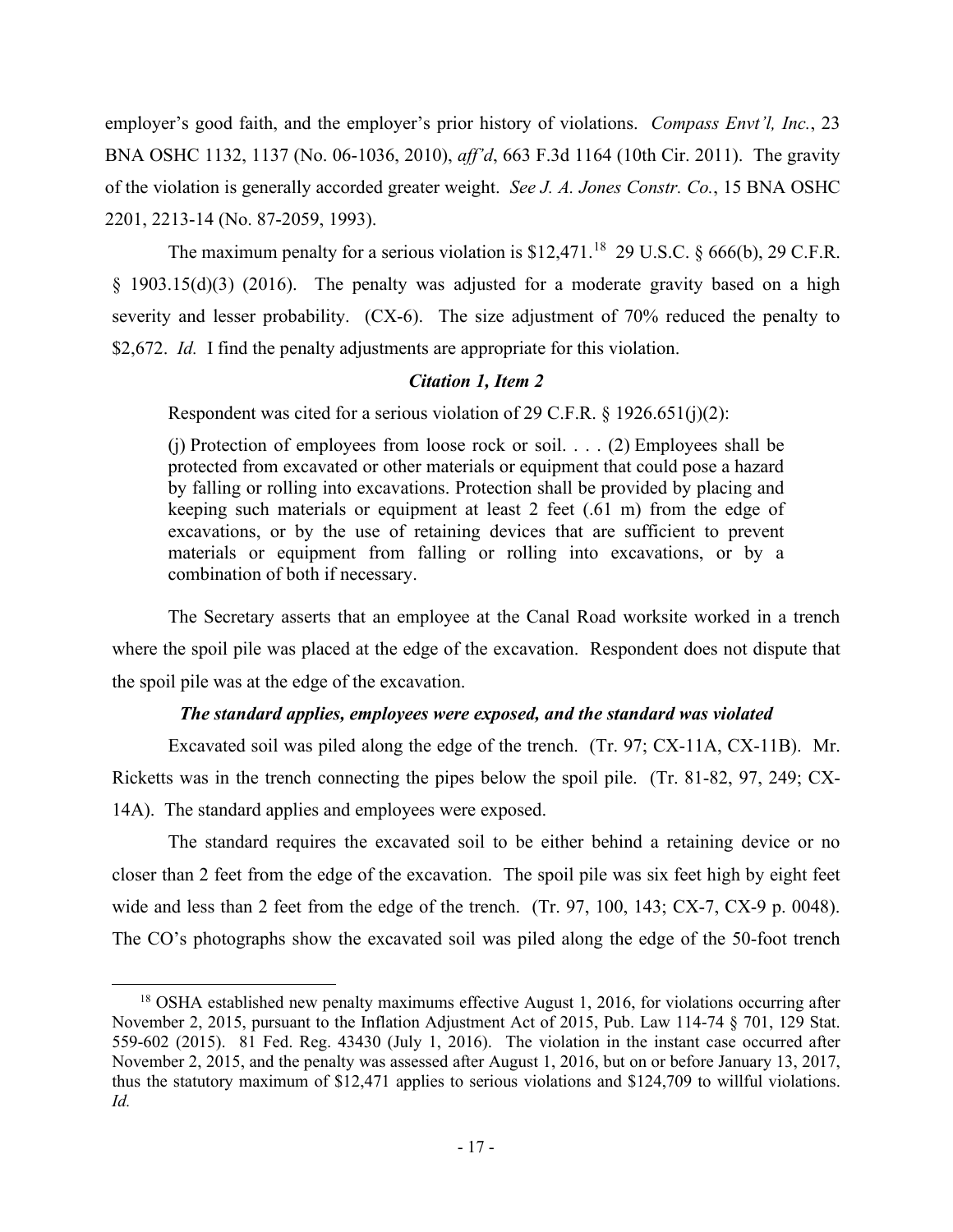excavation with no retaining device to keep the soil from falling into the trench. (Tr. 139; CX-9 p. 0048, CX-11A, CX-11B).

No retaining device was used at this worksite and the soil was placed closer than 2 feet from the excavation's edge. The standard was violated.

#### *Knowledge*

The Secretary must prove "the employer either knew, or with the exercise of reasonable diligence, could have known of the hazardous condition." *PSP,* 22 BNA OSHC at 1305-06. Commission precedent states that the employer's conduct is viewed in its totality and "whether a reasonable employer would have done more." *Capform*, 16 BNA OSHC at 2042. Further, an employer has constructive knowledge of conditions that are "readily apparent." *See Hamilton Fixture*, 16 BNA OSHC 1073, 1091 (No. 88-1720, 1993), *aff'd*, 28 F.3d 1213 (6th Cir. 1994).

As discussed above, Ms. Crone knew that the work at the Canal Road worksite required digging a long trench to install a new sewer lateral. (Tr. 236: CX-12). The spoil pile was in plain view as demonstrated by photographs and Mr. Fishel's observation of Mr. Ricketts at work in the trench below the spoil pile. (Tr. 81-82; CX-11A, CX-11B). *See KS Energy Servs., Inc.*, 22 BNA OSHC 1261, 1267-68 (No. 06-1416, 2008) (signage was in plain view establishing constructive knowledge); *A. L. Baumgartner Constr., Inc.,* 16 BNA OSHC 1995, 1998 (No. 92- 1022, 1994) (finding constructive knowledge where a condition is "readily apparent to anyone who looked").

Despite this, Ms. Crone made no effort to anticipate the hazard of the spoil pile and took no action to prevent the spoil pile from being on the edge of the excavation. *See Cranesville,* 23 BNA OSHC at 1986 (reasonable diligence includes the employer's obligation to inspect the worksite, anticipate hazards, and take action to prevent occurrence of hazards). The spoil pile was in plain view and Ms. Crone knew that soil would be excavated to create the trench. Knowledge is established.

### *Serious Characterization*

A serious characterization is appropriate when "a serious injury is the likely result should an accident occur." *Pete Miller*, 19 BNA OSHC at 1258. This item was characterized as serious because a cave-in would result in serious injury or death. (Tr. 139). CO Dailey testified that a spoil pile on the edge of an excavation creates additional pressure on the trench walls increasing the likelihood of a cave-in. (Tr. 139). The Commission has recognized that a trench cave-in is a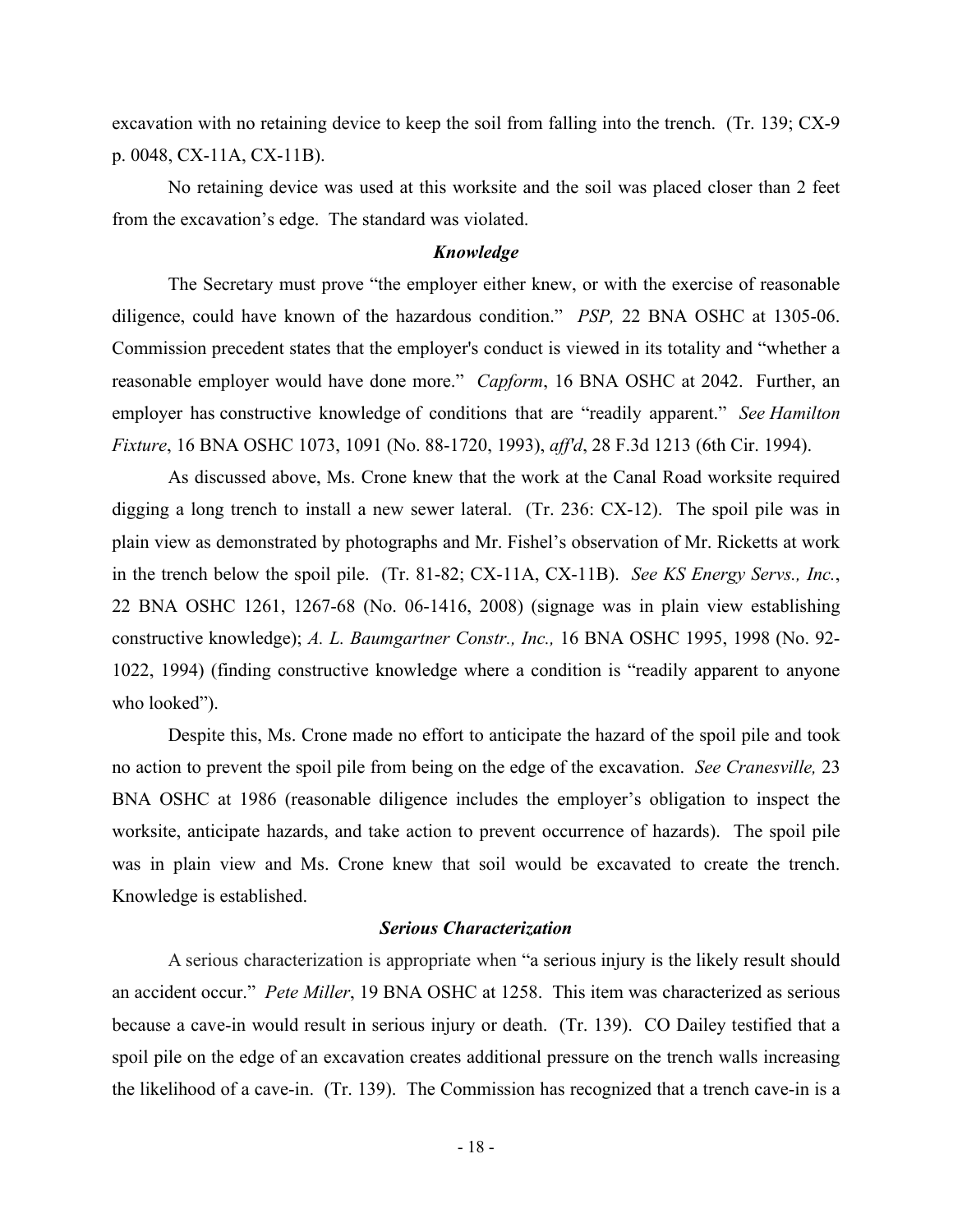serious hazard. *See Mosser*, 23 BNA OSHC at 1047 (finding cave-in includes "potentially serious or deadly consequences"); *Communications,* 7 BNA OSHC at 1602 (employees likely would suffer serious physical harm from collapse of trench 6′2″ deep, particularly if they were in a bending position). The serious characterization is supported.

#### *Penalty*

The maximum penalty for a serious violation is \$12,471. The gravity was assessed as moderate based on high severity and lesser probability. (CX-7). The size adjustment of 70% reduced the penalty to \$2,672. *Id*. I find the penalty adjustments are appropriate for this violation.

## *Citation 1, Item 3*

Respondent was cited for a serious violation of 29 C.F.R.  $\S$  1926.651(k)(1):

(k) Inspections.

(1) Daily inspections of excavations, the adjacent areas, and protective systems shall be made by a competent person for evidence of a situation that could result in possible cave-ins, indications of failure of protective systems, hazardous atmospheres, or other hazardous conditions. An inspection shall be conducted by the competent person prior to the start of work and as needed throughout the shift. Inspections shall also be made after every rainstorm or other hazard increasing occurrence. These inspections are only required when employee exposure can be reasonably anticipated.

The Secretary asserts that a competent person did not conduct a daily inspection of the trench excavation. Respondent asserts that Mr. Ricketts was a competent person. (Tr. 181).

## *The standard applies, employees were exposed, and the standard was violated*

 A 50-foot long trench excavation was dug at the Canal Road worksite to replace a lateral sewer line. (Tr. 65, 248-49; CX-12). Mr. Ricketts and Mr. Bryant worked in and around the excavation. (Tr. 67, 81-82, 248-49, 261). The standard applies and employees were exposed to the hazard.

A competent person is defined as "one who is capable of identifying existing and predictable hazards in the surroundings, or working conditions which are unsanitary, hazardous, or dangerous to employees, and who has authorization to take prompt corrective measures to eliminate them." 29 C.F.R.§ 1926.650(b).

The standard requires the excavation and its adjacent areas to be inspected for hazardous conditions by a competent person before the start of work daily (or more often when conditions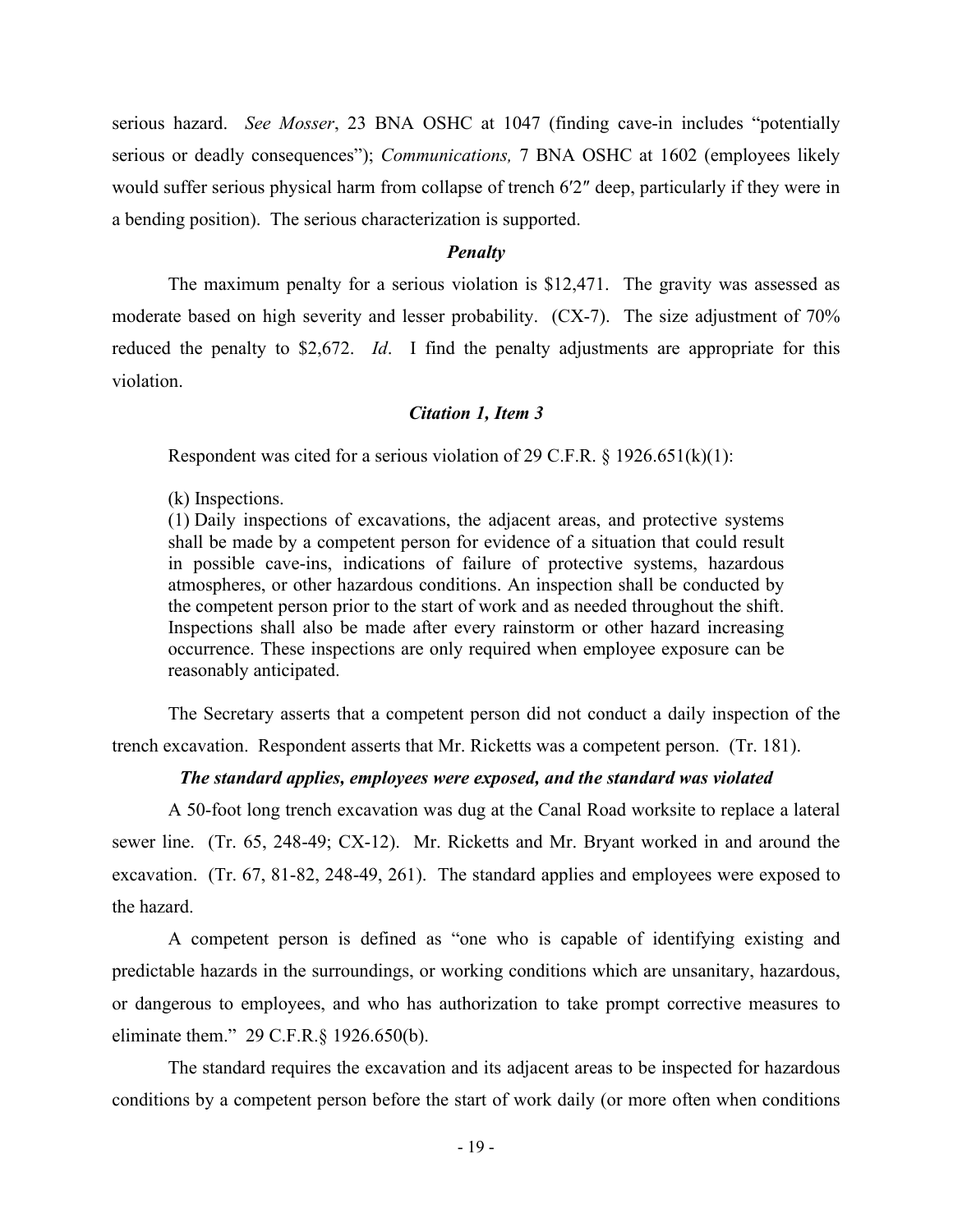change). The inspection of an excavation consists of more than a "casual observation." *Capform, Inc.,* 13 BNA OSHC 2219, 2221-22, (No. 84-0556, 1989), *aff'd,* 901 F.2d 1112 (5th Cir. 1990) (unpublished). OSHA's excavation standard requires a competent person to "ensure compliance with applicable regulations and to make those inspections necessary to identify situations that could result in possible cave-ins, indications of failures of protective systems, hazardous atmospheres, or other hazardous conditions, and then to [e]nsure that corrective measures are taken." U.S. Dep't of Labor, OSHA, Interpretation Letter to G. Kennedy (March 23, 1992), https://www.osha.gov/laws-regs/standardinterpretations/1992-03-23*.*

Ms. Crone asserted that Mr. Ricketts was a competent person and that he had inspected the trench. (Tr. 181, 238, 243; CX-14C). She knew he had no OSHA excavation training, but believed he was a competent person because there had been no problems or citations from OSHA or a municipality during the two years Mr. Ricketts had worked for Speedy Rooter. (Tr. 181, 216-17). Ms. Crone believed the lack of citations was proof that he was a competent person.[19](#page-19-0) (Tr. 217-18).

 Ms. Crone's belief that Mr. Ricketts was a competent person was not reasonable. The lack of citations from OSHA or a municipality is not a valid benchmark to determine if someone is able to identify hazards and make necessary corrective actions. As explained in the preamble to the excavation rule,

it is important to note that what constitutes a "competent person" depends on the context in which the term is used. In order to be a "competent person" for the purposes of this standard one must have had specific training in, and be knowledgeable about, soils analysis, the use of protective systems, and the requirements of this standard. One who does not have such training or knowledge cannot possibly be capable of identifying existing and predictable hazards in excavation work or taking prompt corrective measures.

Occupational Safety and Health Standards—Excavations, 54 Fed. Reg. 45894, 45909 (Oct. 31, 1989) (to be codified at 29 C.F.R. part 1926).

Respondent presented no evidence that Mr. Ricketts had the skills to identify hazards in a trench excavation or the ability to correct hazards at a worksite. In his signed written statement, Mr. Ricketts stated he did not know about soil classifications. (Tr. 250; CX-14A). Further, he

<span id="page-19-0"></span><sup>&</sup>lt;sup>19</sup> When asked why she believed Mr. Ricketts was a competent person for the Canal Road worksite, Ms. Crone responded: "So, not having other OSHA violations or other, any, citations from any other municipality leads me to believe if he's performing the job for 40 or 50 dig sites and you have no violations or no problems, then he's a competent person to make decisions on the site." (Tr. 217).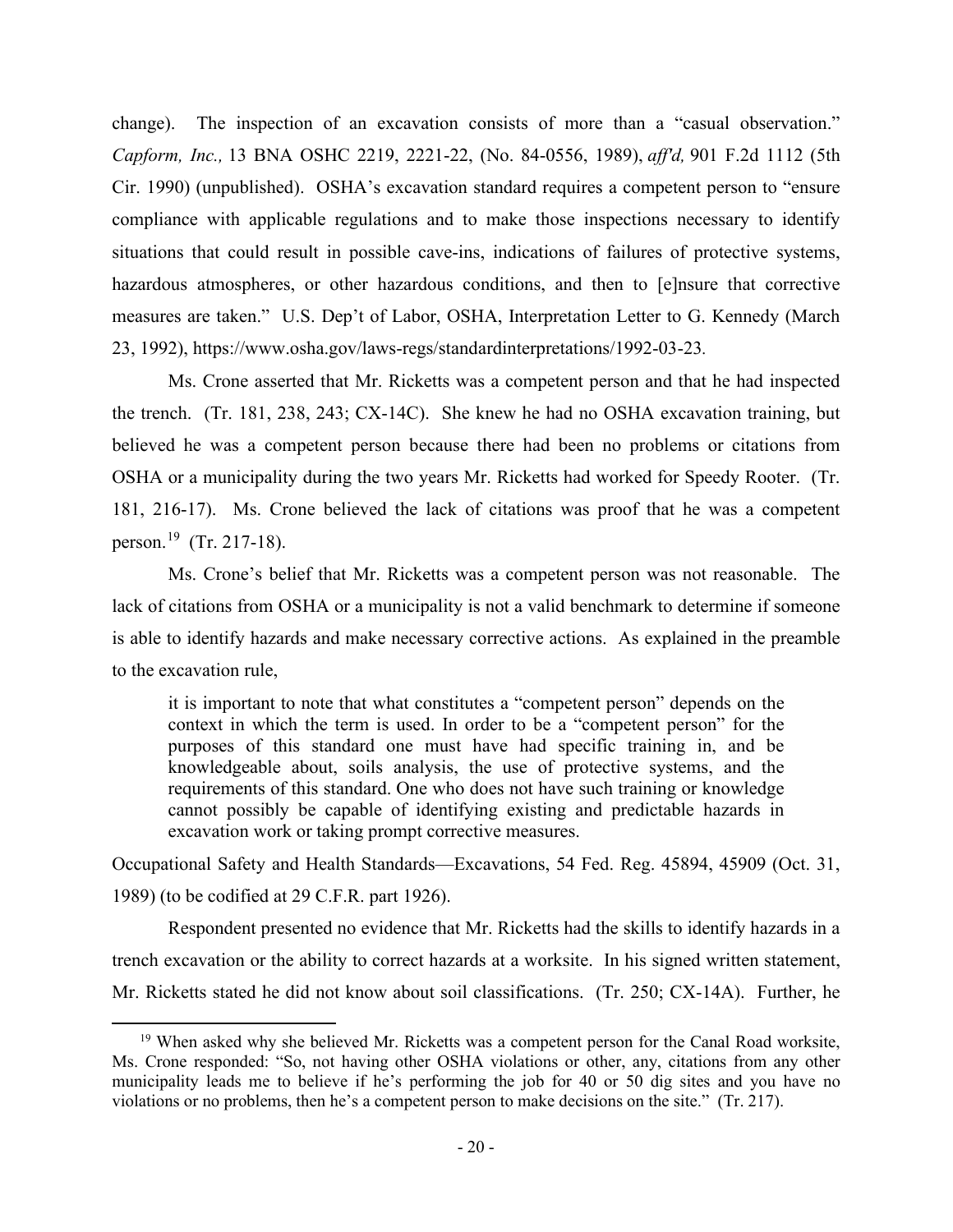stated that he had not inspected the trench. (Tr. 251; CX-14A). When questioned by the CO about what makes a trench safe, he could not provide an explanation. (Tr. 145). During the inspection, Ms. Crone admitted to the CO that Mr. Ricketts did not meet OSHA's definition of a competent person. (Tr. 124). Further, Ms. Crone admitted in her testimony that she did not believe a competent person would go into the trench at the Canal Road worksite. (Tr. 238-39).

Mr. Ricketts was not a competent person as defined by the standard. He had no training in trench excavations. Nor did he have knowledge about soil types or protective systems. He was not trained about the hazards affiliated with a trench excavation or use of protective systems in a trench. Without this knowledge he could not adequately assess the hazards in the trench excavation. Respondent cannot rely on a lack of citations at its worksites as proof that Mr. Ricketts was a competent person. *See generally R. Williams Constr. Co. v. Sec'y*, 464 F.3d 1060, 1064 (9th Cir. 2006) (company cannot discharge its duty to have a competent person by relying on general work experience or common sense).

 I find that Mr. Ricketts was not a competent person as defined by the standard and thus there was no inspection of the trench by a competent person. The standard's requirement was violated.

#### *Knowledge*

The Secretary must prove "the employer either knew, or with the exercise of reasonable diligence, could have known of the hazardous condition." *PSP,* 22 BNA OSHC at 1305-06. Commission precedent states that the employer's conduct is viewed in its totality and "whether a reasonable employer would have done more." *Capform*, 16 BNA OSHC at 2042.

As discussed above, Ms. Crone knew that the work at the Canal Road worksite required Mr. Ricketts or Mr. Bryant to get into the trench to connect the new pipe to the existing sewer main. (Tr. 236; CX-12). Ms. Crone knew Mr. Ricketts had no training on excavation hazards or abatement. (Tr. 181-82). Further, Respondent provided no training or safety guidelines for trench inspection. Ms. Crone made no effort to ensure the trench excavation was inspected by a competent person before employees worked in the trench. *See Cranesville,* 23 BNA OSHC at 1986 (reasonable diligence includes the employer's obligation to inspect the worksite, anticipate hazards, and take action to prevent occurrence of hazards). Knowledge is established.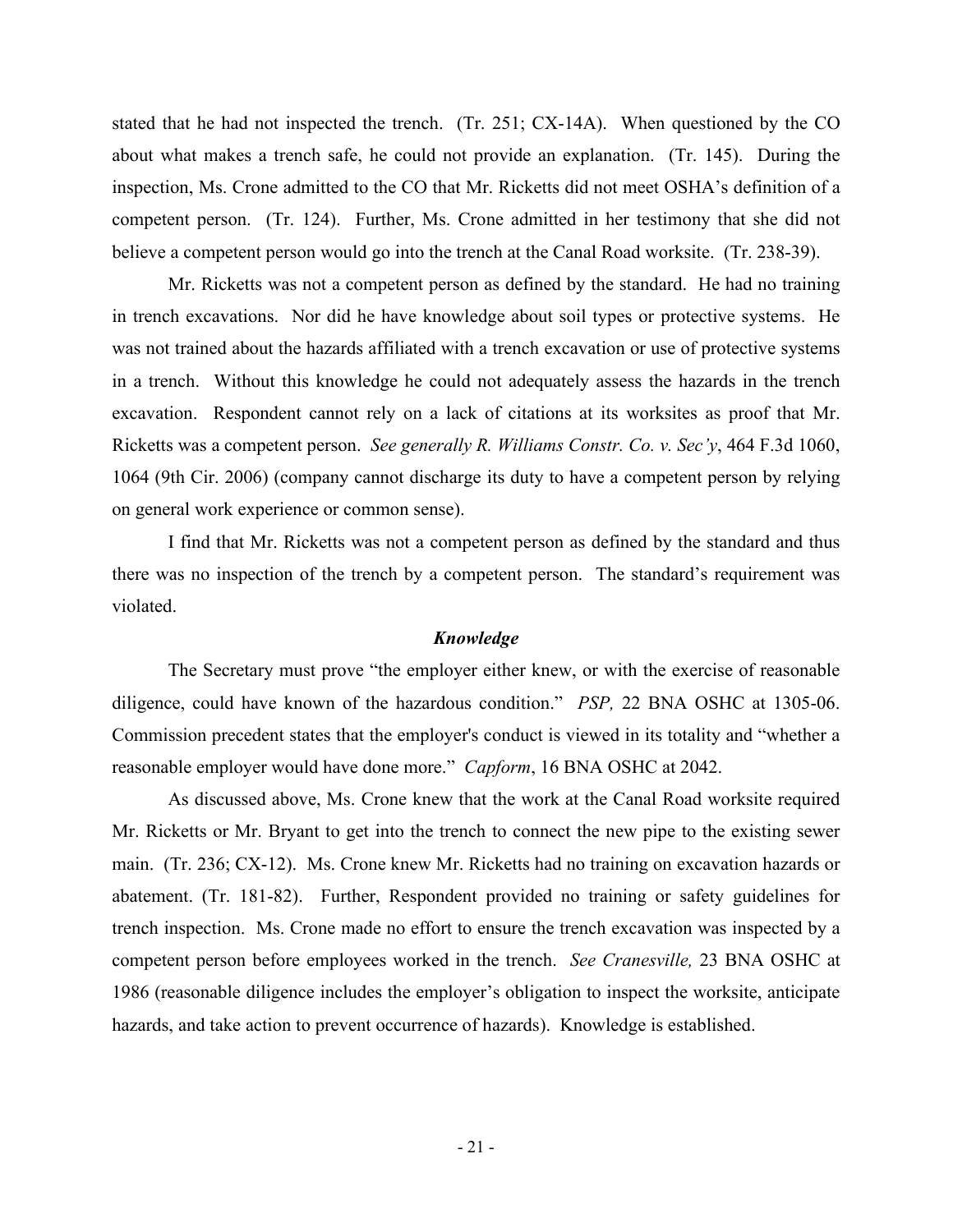## *Serious Characterization*

A serious characterization is appropriate when "a serious injury is the likely result should an accident occur." *Pete Miller,* 19 BNA OSHC at 1258. This item was characterized as serious because an inspection is needed to determine if the trench is safe to work in; a cave-in would result in serious injury or death. (Tr. 139). *See Mosser*, 23 BNA OSHC at 1047 (finding a cavein includes "potentially serious or deadly consequences"); *Communications,* 7 BNA OSHC at 1602 (employees likely would suffer serious physical harm from collapse of trench 6′2″ deep, particularly if they were in a bending position). The serious characterization is supported.

#### *Penalty*

The maximum penalty for a serious violation is \$12,471. The gravity was determined as moderate based on a high severity and lesser probability. (CX-8). The size adjustment of 70% reduced the penalty to \$2,672. *Id*. I find the penalty adjustments are appropriate for this violation.

## *Citation 2, Item 1*

Respondent was cited for a willful violation of 29 C.F.R.  $\frac{1}{2}$  1926.652(a)(1):

(a) Protection of employees in excavations.

(1) Each employee in an excavation shall be protected from cave-ins by an adequate protective system designed in accordance with paragraph (b) or (c) of this section except when:

(i) Excavations are made entirely in stable rock; or

(ii) Excavations are less than 5 feet (1.52m) in depth and examination of the ground by a competent person provides no indication of a potential cave-in.

(2) Protective systems shall have the capacity to resist without failure all loads that are intended or could reasonably be expected to be applied or transmitted to the system.

The Secretary asserts an employee worked in a trench that was 6 feet 8 inches deep without protection against cave-in. Respondent stipulated the plywood in the trench excavation was not intended to be an adequate protective system. (Tr. 261).

## *The standard applies, employees were exposed, and the standard was violated*

 As discussed above, two Speedy Rooter employees, Mr. Ricketts and Mr. Bryant removed and installed sewer pipe in a trench excavation at the worksite. The standard applies and employees were exposed. The trench was over 5 feet in depth. (Tr. 110, 115-16). Mr. Ricketts connected pipes in the trench without using a protective system. (Tr. 261). The standard was violated.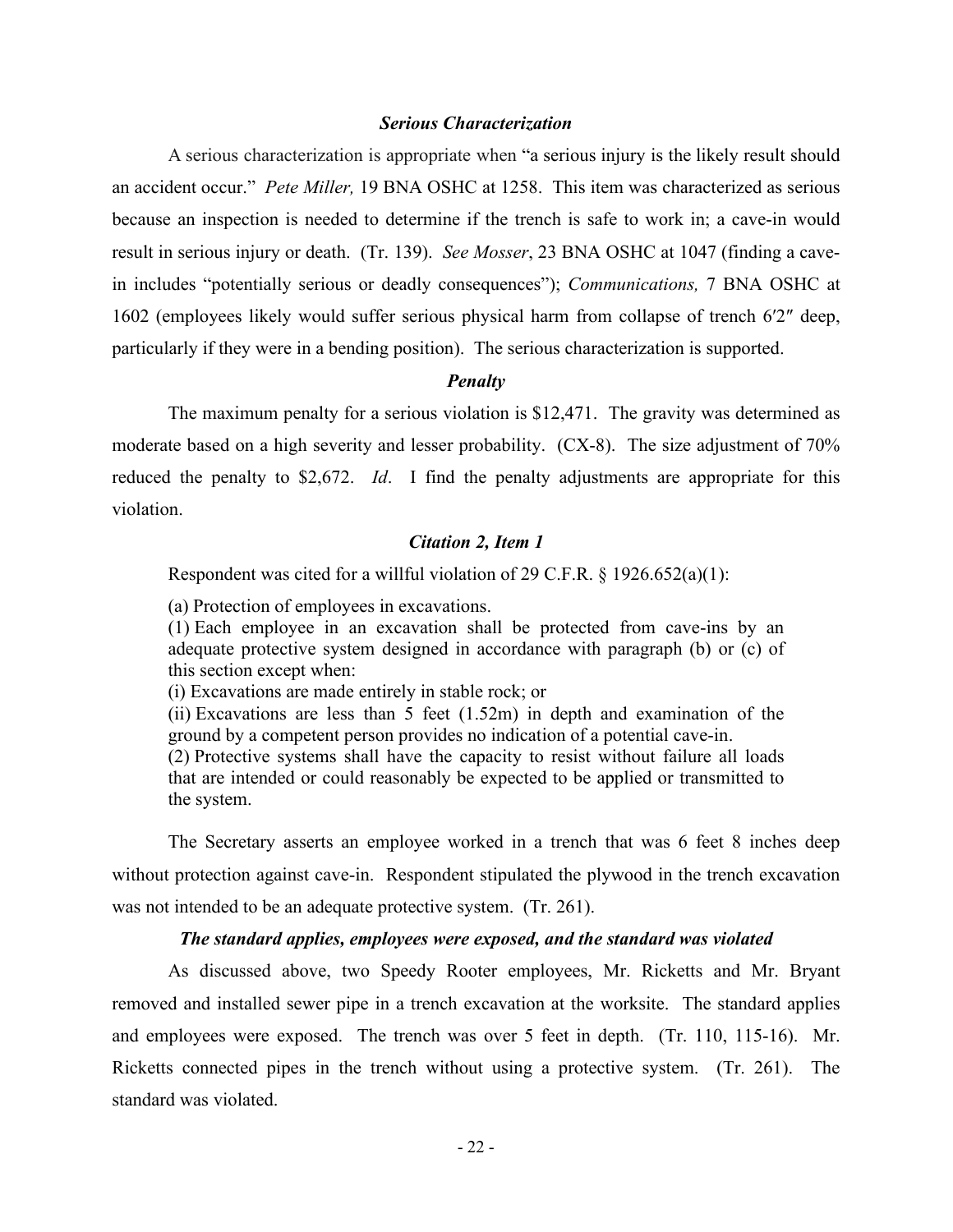## *Knowledge*

The Secretary must prove "the employer either knew, or with the exercise of reasonable diligence, could have known of the hazardous condition." *PSP,* 22 BNA OSHC at 1305-06 (No. 06-1201, 2008). Commission precedent states that the employer's conduct is viewed in its totality and "whether a reasonable employer would have done more." *Capform*, 16 BNA OSHC at 2042.

Ms. Crone testified that she knew there was a requirement for a trench box or other cavein protection when an excavation was over 5 feet in depth. (Tr. 182-83). Speedy Rooter owned a trench box that was not delivered to the Canal Road worksite for use. (Tr. 148, 250; CX-14A). A trench box had been used at other jobs and Ms. Crone knew that additional equipment was needed at a site to lift and place the trench box into the excavation. (Tr. 242, 250; CX-14A, CX-14C).

Ms. Crone knew the excavation would be over 5 feet in depth. In her One-Call request for utility marking she stated that an excavation five to six feet deep would be dug at the worksite. (CX-13). Ms. Crone also knew the work at the Canal Road worksite required Mr. Ricketts or Mr. Bryant to get into the trench to connect the new pipe to the existing sewer main. (Tr. 236; CX-12). Despite her knowledge that an excavation was required, Ms. Crone did not exercise reasonable diligence to inspect the worksite. She took no steps to ensure a protective system was used in the trench excavation. *See Cranesville,* 23 BNA OSHC at 1986 (reasonable diligence includes the employer's obligation to inspect the worksite, anticipate hazards, and take action to prevent occurrence of hazards). Knowledge is established.

## *Willful Characterization*

The Secretary characterized Respondent's violation of the requirement to provide a trench protective system as willful. The Secretary asserts that Respondent, through Ms. Crone, had a heightened awareness of the requirement to use a protective system and was plainly indifferent to the standard's requirements. (S. Br. 24). Respondent did not present an argument to refute the Secretary's position.

A willful violation is "one committed 'with intentional, knowing or voluntary disregard for the requirements of the Act or with plain indifference to employee safety." *Burkes Mech., Inc.,* 21 BNA OSHC 2136, 2140 (No. 04-0475, 2007) (citations omitted); *see also, Bianchi Trison Corp. v. Sec'y,* 409 F.3d 196, 208 (3d Cir. 2005) ("Although the Act does not define the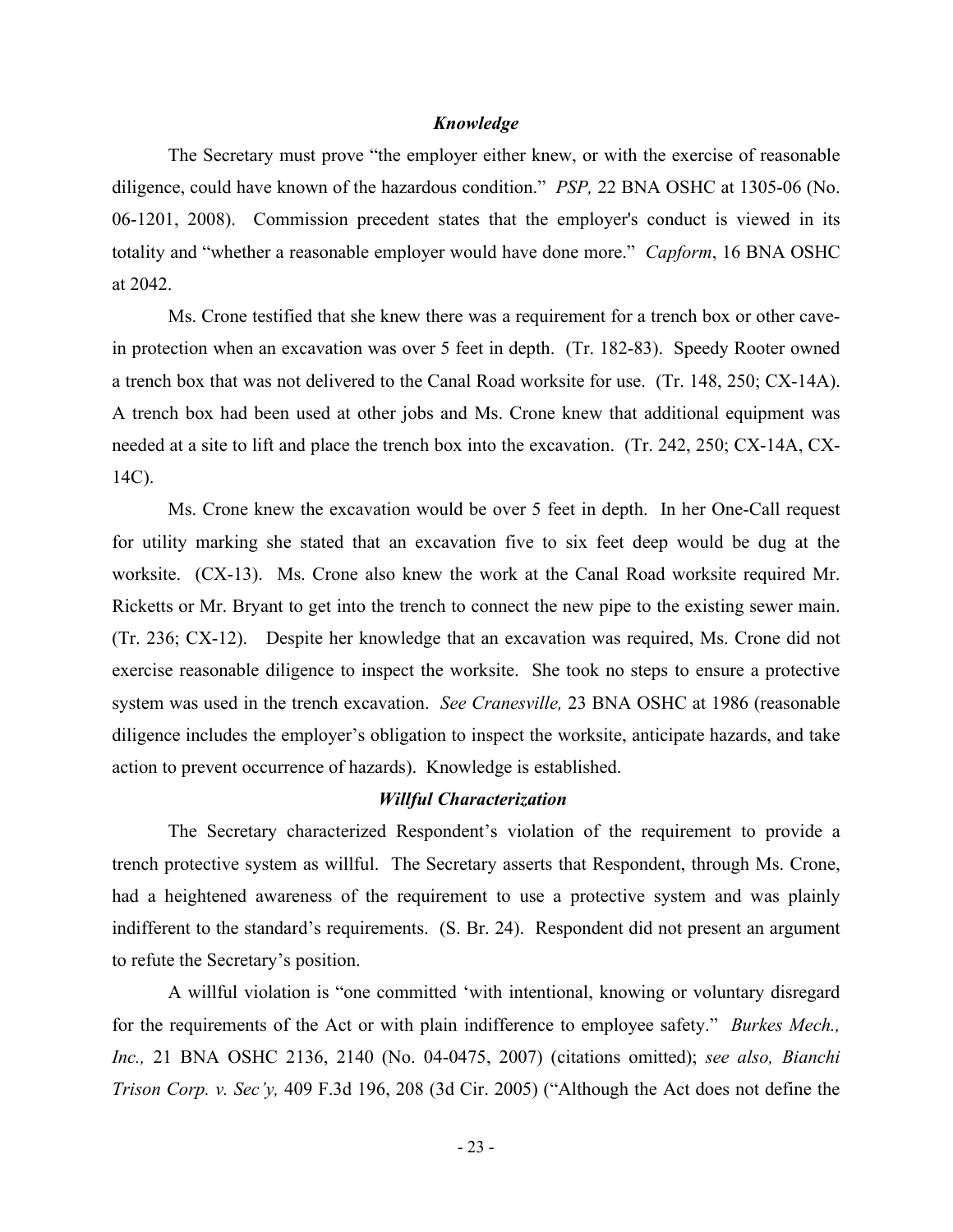term willful, courts have unanimously held that a willful violation of the Act constitutes an act done voluntarily with either an intentional disregard of, or plain indifference to, the [OSH] Act's requirements.") (citations omitted).

"The Secretary must show that the employer was actually aware, at the time of the violative act, that the act was unlawful, or that it possessed a state of mind such that if it were informed of the standard, it would not care." *Burkes,* 21 BNA OSHC at 2140 (citations omitted). "A willful violation is differentiated by heightened awareness of the illegality of the conduct or conditions and by a state of mind of conscious disregard or plain indifference." *E. Smalis Painting Co., Inc.*, 22 BNA OSHC 1553, 1569 (No. 94-1979, 2009). It is not necessary to find evil or malicious motive to find a violation willful. *Kaspar Wire Works, Inc.,* 18 BNA OSHC 2178, 2181 (No. 90-2775, 2000) *aff'd*, 268 F.3d 1123 (D.C. Cir. 2001). Plain indifference to employee safety is present when the employer possesses a state of mind such that if it had been informed of the standard it would not have cared. *Valdak Corp.*, 17 BNA OSHC 1135, 1136 (No. 93-0239, 1995) *aff'd*, 73 F.3d 1466 (8th Cir. 1996).

Speedy Rooter owned a trench box. (Tr. 242, 250; CX-14A, CX-14C). Ms. Crone knew a trench box or other cave-in protection was needed when an excavation was over 5 feet in depth. (Tr. 183). Ms. Crone had been in business for 14 years and delivered trench boxes to previous worksites. (Tr. 242; CX-14C). Yet, Ms. Crone made no attempt to provide a protective trench system at the Canal Road worksite.

Further, Ms. Crone had a heightened awareness trench protection was needed at the Canal Road worksite. She knew the trench would be over five feet in depth when she called to have the utilities marked and applied for a permit from the Dover Borough. (Tr. 177; CX-12, CX-13). Ms. Crone delivered the backhoe to the worksite and visited the worksite during the rainstorm that delayed the project. (Tr. 186, 235).

Ms. Crone demonstrated plain indifference to the safety of Mr. Ricketts and Mr. Bryant. Ms. Crone knew the trench would be five to six feet in depth, Ms. Crone knew that cave-in protection was needed over five feet, Ms. Crone delivered the backhoe to the worksite to dig the trench, and Ms. Crone knew either Mr. Ricketts or Mr. Bryant would be in the trench to make the pipe connection. Despite this awareness, Ms. Crone made no effort to protect employees from a cave-in hazard. Ms. Crone's actions demonstrate a plain indifference to employee safety. *See Arcadian Corp*., 20 BNA OSHC 2001, 2019 (No. 93-0628, 2004) (finding willfulness where